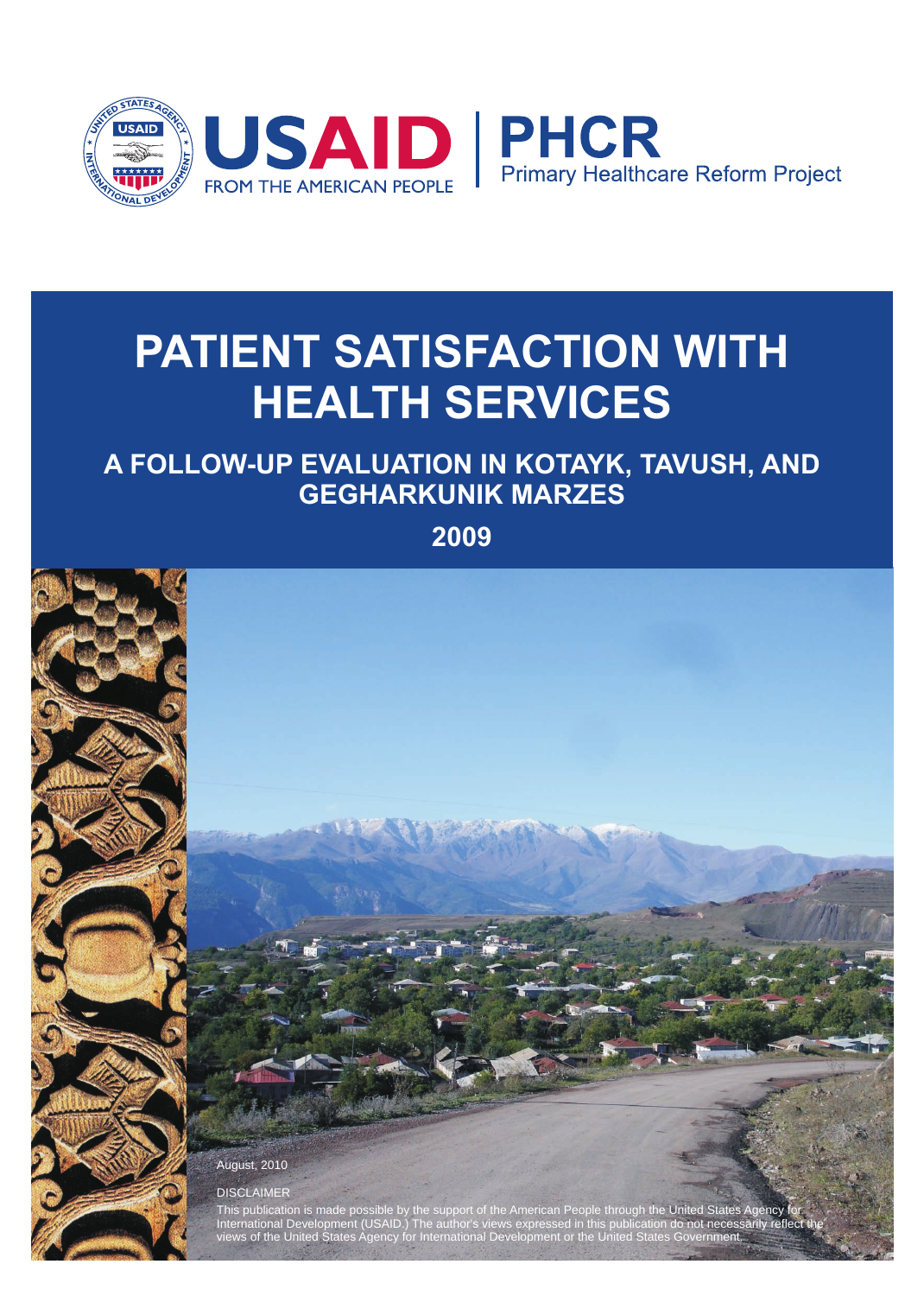# **PATIENT SATISFACTION WITH HEALTH SERVICES**

**A FOLLOW-UP EVALUATION IN KOTAYK, TAVUSH, AND GEGHARKUNIK MARZES** 

**2009** 

**DISCLAIMER** 

**This publication is made possible by the support of the American People through the United States Agency for International Development (USAID.) The author's views expressed in this publication do not necessarily reflect the views of the United States Agency for International Development or the United States Government.**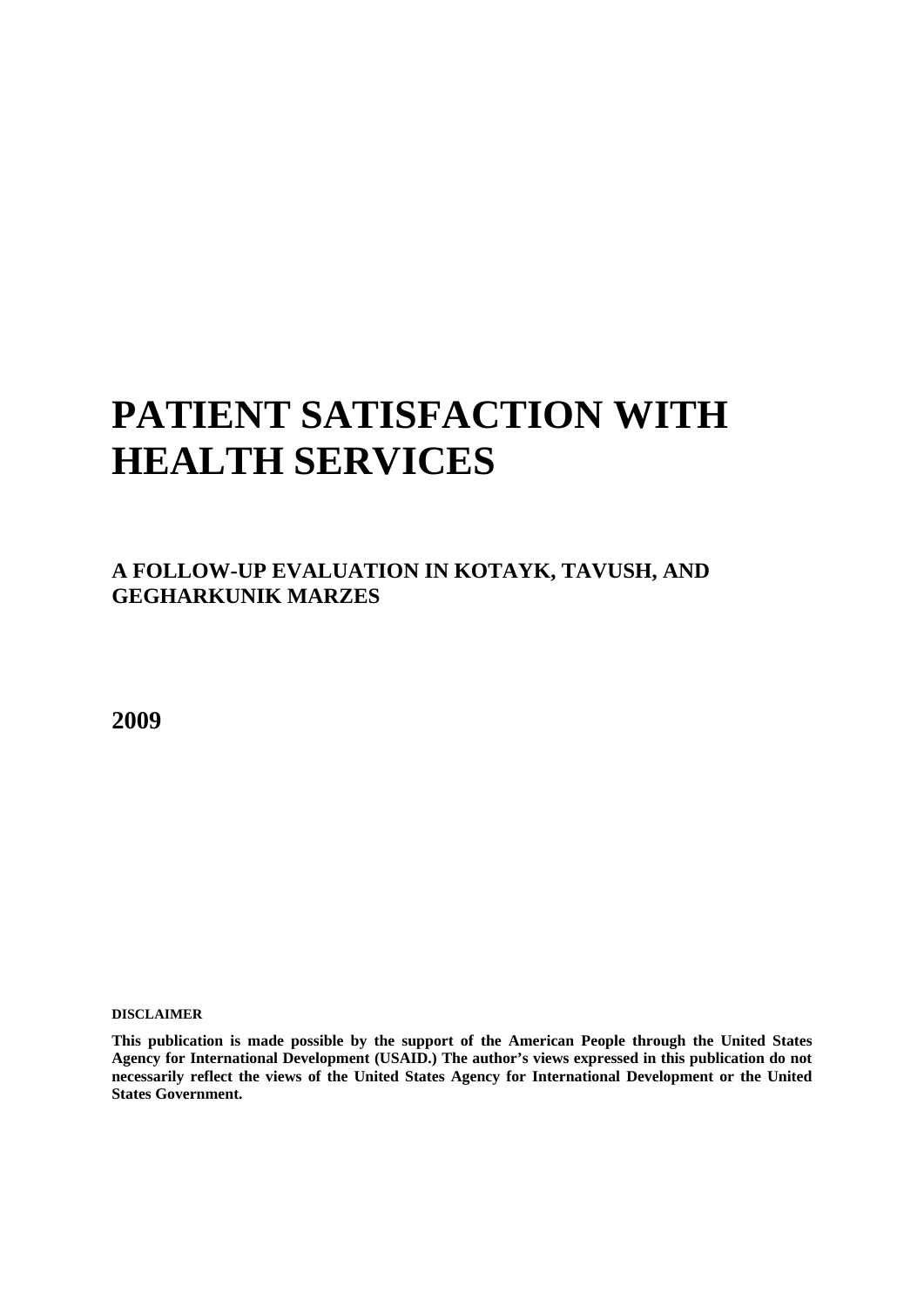## <span id="page-2-0"></span>**Preface**

The Primary Healthcare Reform (PHCR) project is a nationwide five-year (2005-2010) program funded by the United States Agency for International Development (USAID) under a contract awarded to Cardno Emerging Markets USA, Ltd. (Cardno), formerly [Emerging](http://www.emergingmarketsgroup.com/)  [Markets Group, Ltd.](http://www.emergingmarketsgroup.com/) in September 2005. The project's primary objective is the increased utilization of sustainable, high-quality primary healthcare services leading to the improved health of Armenian families. This objective is operationalized by supporting the Ministry of Health (MoH) to implement a package of six interventions that links policy reform with service delivery so that each informs the other generating synergistic effects. These six interventions address healthcare reforms and policy support (including renovation and equipping of facilities); open enrollment; family medicine; quality of care; healthcare finance; and public education, health promotion and disease prevention.

"What impact are these interventions having?" is a question frequently asked but less frequently funded. Fortunately, provision was made in the PHCR Project to address the "impact" question. PHCR developed a set of six tools to monitor progress and evaluate results. Three of these tools are facility-based and are designed to assess changes through a pre-test and post-test methodology at 164 rural health posts and their referral facilities. Three other tools are population-based and are designed to assess changes for the whole of Armenia's population, using the same pre-test and post-test methodology.

The purpose of this follow-up study is to assess patient satisfaction in 2009 in facilities targeted by the PHCR Project in Kotayk, Tavush, and Gegharkunik marzes (Zone 2) and compare these findings with those of the baseline survey conducted in 2007.

The Center for Health Services Research and Development of the American University of Armenia, one of the sub-contractors to Cardno, has primary responsibility for PHCR monitoring and evaluation. Dr. Anahit Demirchyan, Dr. Yelena Amirkhanyan, Ms. Tsovinar Harutyunyan, Dr. Varduhi Petrosyan, and Dr. Michael Thompson are the primary authors of this study. Dr. Hripsime Martirosyan and Ms. Nune Truzyan are acknowledged for their valuable contribution in all stages of the study. We would also like to thank our interviewers (primary healthcare physicians in the target marzes) for their data collection efforts, as well as the patients who participated in the interviews. We are also grateful for the support received from the Ministry of Health and marz officials and the opportunity to collaborate in strengthening health services in Armenia.

We trust that the findings of this study will be of value in improving health outcomes through more informed decision-making. The report can be found on the PHCR website at [www.phcr.am.](http://www.phcr.am/) Comments or questions on this study are welcome and should be sent to [info@phcr.am](mailto:info@phcr.am).

Richard A. Yoder, PhD, MPH Chief of Party Primary Healthcare Reform Project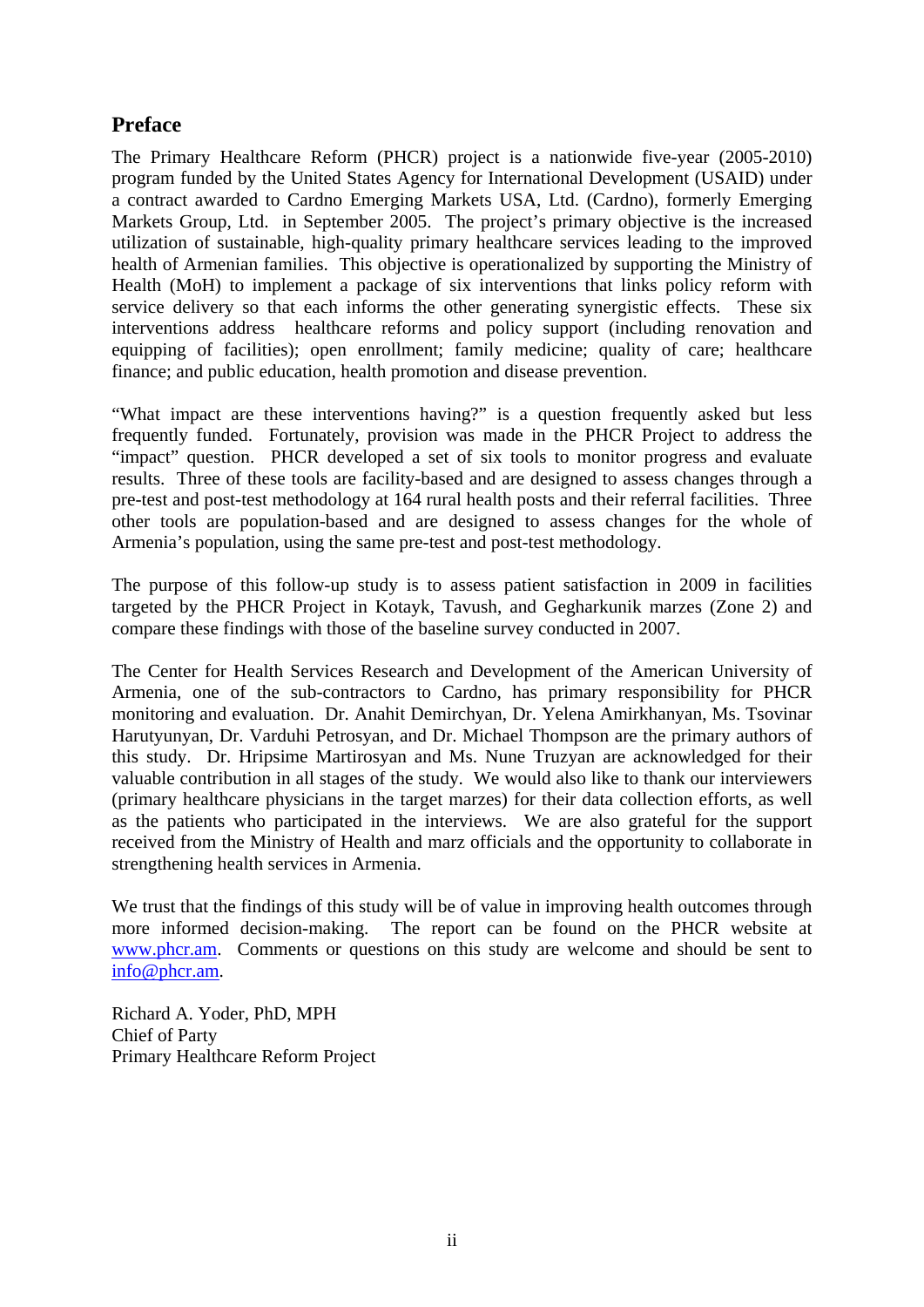## **Table of contents**

| 2.  |  |
|-----|--|
| 2.1 |  |
| 2.2 |  |
| 2.3 |  |
|     |  |
| 3.1 |  |
| 3.2 |  |
| 3.3 |  |
| 3.4 |  |
| 3.5 |  |
| 3.6 |  |
| 4.  |  |
| 5.  |  |
|     |  |
|     |  |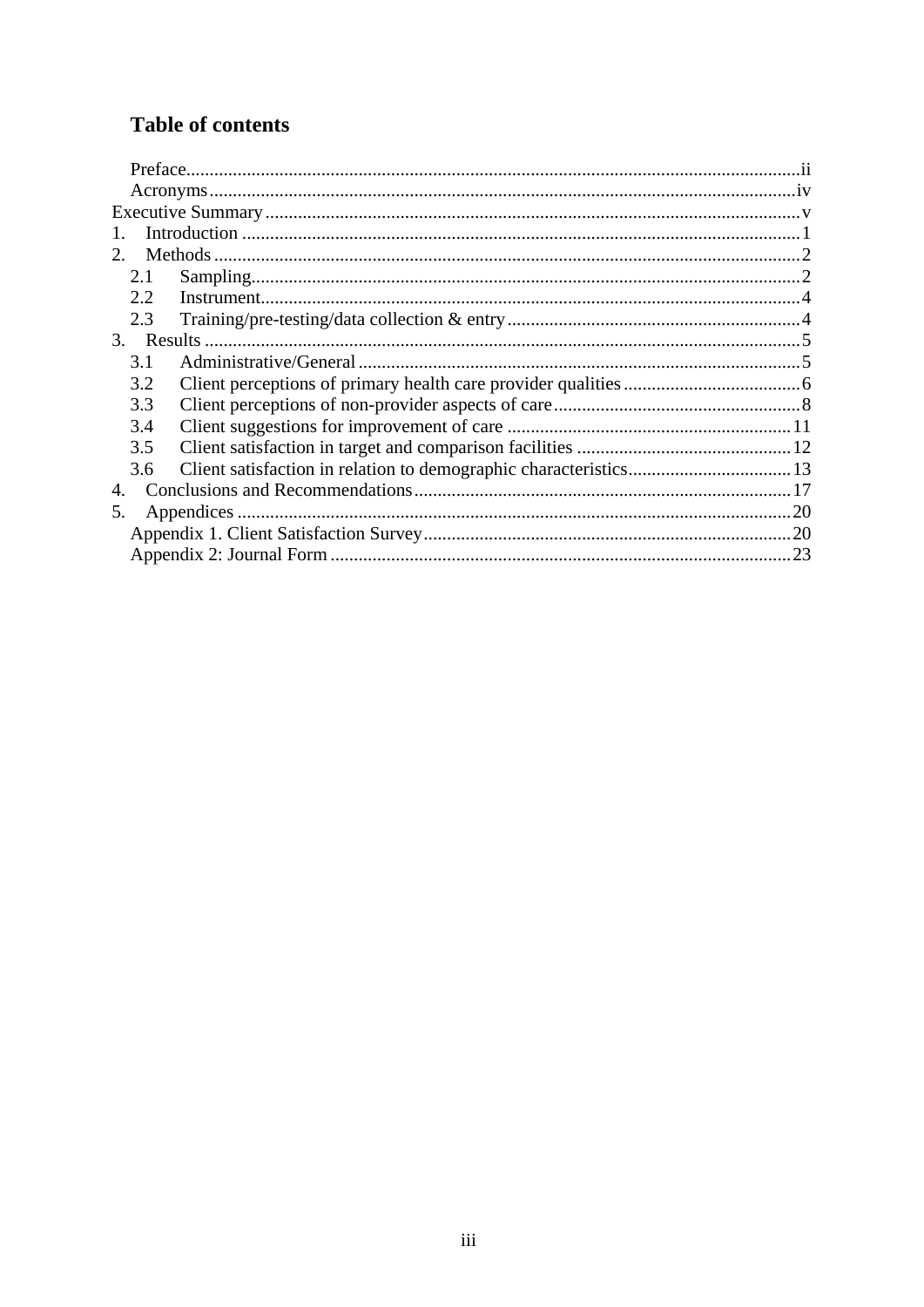## <span id="page-4-0"></span>**Acronyms**

| FAP          | Rural Health Post (from Russian abbreviation)      |
|--------------|----------------------------------------------------|
| HC           | <b>Health Center</b>                               |
| M&E          | Monitoring and Evaluation                          |
| MoH          | Ministry of Health                                 |
| <b>PHC</b>   | Primary Health Care                                |
| <b>PHCR</b>  | Primary Health Care Reform                         |
| <b>SD</b>    | <b>Standard Deviation</b>                          |
| <b>USAID</b> | United States Agency for International Development |
|              |                                                    |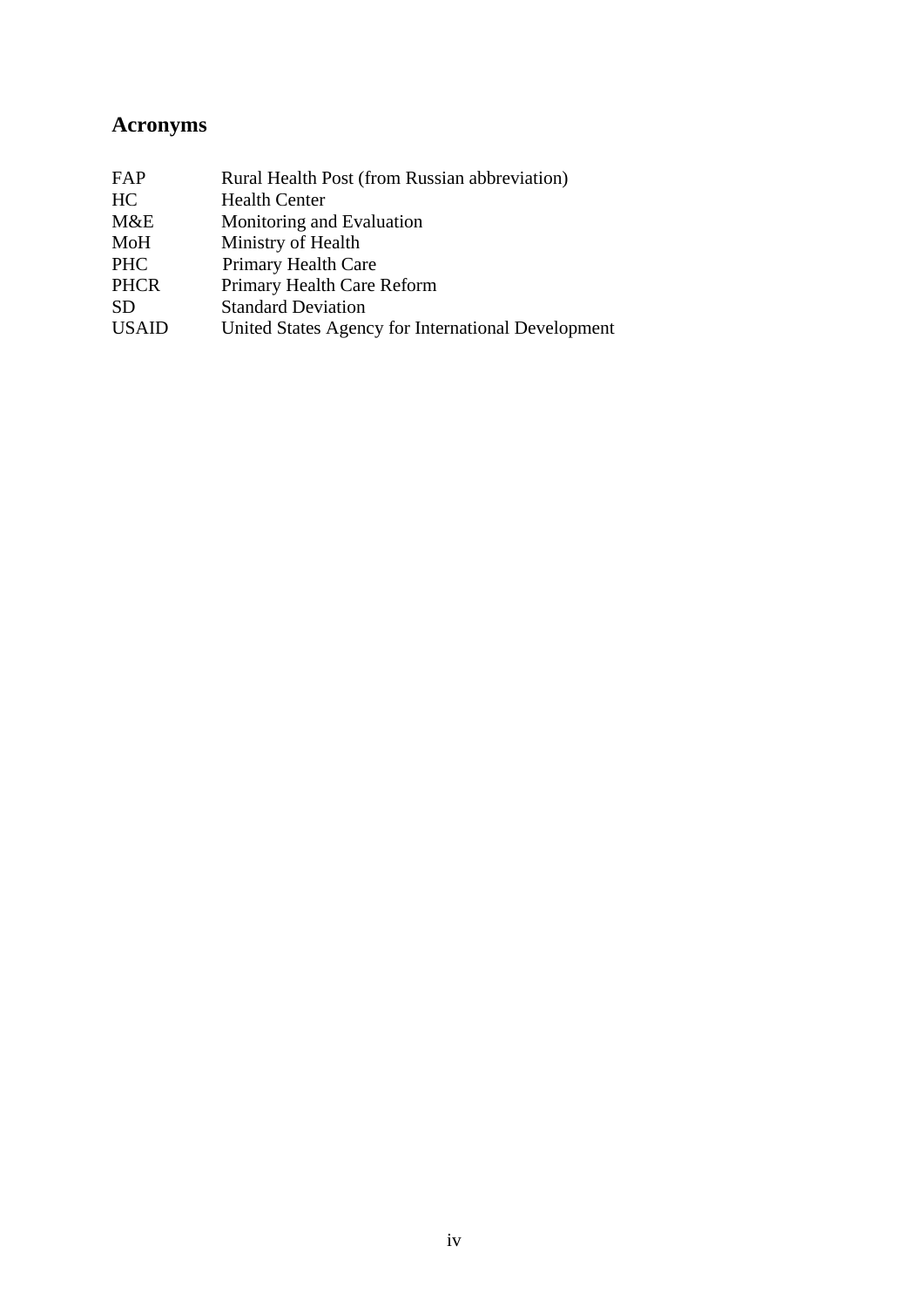## <span id="page-5-0"></span>**Executive Summary**

The purpose of this follow-up study is to assess client satisfaction in 2009 in facilities targeted by the PHCR Project in Tavush, Gegharkunik, and Kotayk marzes (Zone 2) and compare these findings with those of the baseline survey conducted in 2007. The survey tracked changes in patients' satisfaction with health care services (a key project Performance Management Plan indicator). Besides assessing the general level of client satisfaction with care, this study also investigated client perspectives on specific aspects of health care provision, including provider qualities and non-provider aspects of care such as availability of care, its confidentiality, and facility conditions, thus lending insight into the areas where the project put more efforts to bring in higher quality of care. Similar to the baseline assessment, the follow-up survey utilized multistage stratified cluster sampling design. Self-administered interviews were conducted with 364 clients of selected primary health care facilities in Zone 2 marzes in June-July 2009.

The data show that patient satisfaction levels increased in both the target and comparison groups across all measures. Respondents from both sites were more likely to report improved satisfaction with their care and to rate it as excellent or good at follow-up (83.6% vs. 77.8% in the target group and 81.7% vs. 69.4% in the comparison group). The proportion of patients satisfied with primary care provider qualities increased statistically significantly in both groups (97.8% vs. 87.0% in target group and 97.4% vs. 85.3% in comparison group). The increase of satisfaction with non-provider aspects of care was also statistically significant in both groups (81.2% vs. 59.6% in the target group and 68.3% vs. 59.9% in the comparison group), but this change was much more extensive in the target group, which resulted in a statistically significant difference between the two groups. Thus, the groups were different from each other at follow-up only with respect to satisfaction with non-provider aspects of care. This summative measure reflecting PHCR project-related target-specific activities like renovation, furnishing, equipping, and some management-related functions, was significantly higher in the target group. Presumably, the observed improvements in the comparison facilities were due to their involvement in PHC-related programs with other international organizations during the reported period. Another possible explanation is that this assessment took place during the fourth year of the PHCR project, many activities of which were countrywide rather than target-specific. Thus, the comparison sites were probably covered with these activities.

At follow-up, almost one-third of target group respondents were not sure that the information they shared with providers would be kept confidential and almost one-fifth stated that the privacy of their visit was violated. Suggestions by respondents for improving health services at the clinic most often included improving free drug supply; increasing salaries, professional level and regular availability of providers; and providing PHC facilities with necessary equipment.

Statistically significant positive association was found between perceived living standards and satisfaction with non-provider aspects of care. Younger respondents also tended to be more satisfied with non-provider aspects of care than older ones, while women were more satisfied with provider qualities and overall care than men.

About 80% of respondents stated an illness as the reason for their last visit. Only one-fifth of them applied to clinic for somewhat preventive reasons, and vaccination need constituted 36% of the latter. Thus, measures to shift the focus of PHC services from mainly curative to mainly preventive care remain one of the most important future undertakings.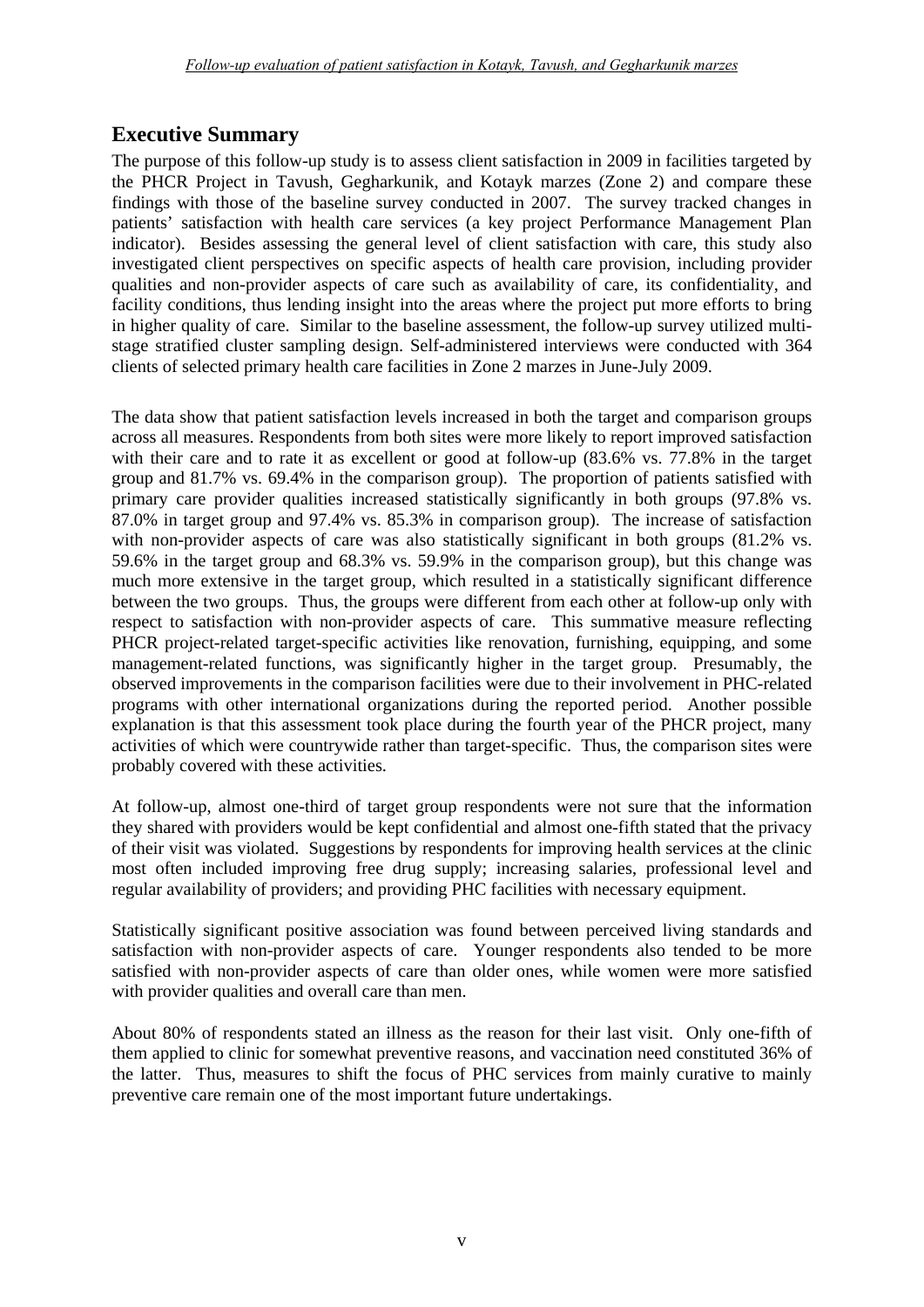## <span id="page-6-0"></span>**1. Introduction**

The Primary Healthcare Reform (PHCR) Project is a nationwide five-year (2005-2010) program funded by the United States Agency for International Development (USAID) under a contract awarded to Cardno Emerging Markets USA, Ltd. (Cardno), formerly [Emerging](http://www.emergingmarketsgroup.com/)  [Markets Group, Ltd.](http://www.emergingmarketsgroup.com/) in September 2005. The Project's primary objective is the increased utilization of sustainable, high-quality primary healthcare services leading to the improved health of Armenian families. This objective is operationalized by supporting the Ministry of Health (MoH) to implement a package of six interventions that link policy reform with service delivery so that each informs the other generating synergistic effects. These six interventions address healthcare reforms and policy support (including renovation and equipping of facilities); open enrollment; family medicine; quality of care; healthcare finance; and public education, health promotion and disease prevention.

The six main components of PHCR Project are run in partnership with IntraHealth International Inc., American University of Armenia, and Overseas Strategic Consulting, Ltd., and include the following activities:

**Expansion of Reforms**: assisting the Government in establishing a supportive regulatory environment for the advancement of reforms; renovating and equipping selected PHC facilities nationwide; designing and delivering training to facility management

**Family Medicine**: developing up-to-date curricula and training materials for continuous medical education; supporting independent family medicine group practices; providing training to family physicians and nurses

**Open Enrollment:** introducing the open enrollment model, where every resident registers with a PHC physician in the Armenian healthcare sector to promote customer-oriented services by fostering competition among providers

**Quality of Care**: improving the quality of care by introducing state-of-the-art quality standards and quality assurance procedures; introducing provider licensing and accreditation regulations

**Healthcare Finance**: increasing the transparency and efficiency of the distribution of healthcare funds through improved service costing and performance-based contracting practices; enhancing accountability at the facility level; facilitating the use of National Health Accounts

**Public Education**: enhancing awareness about PHC services offered; improving understanding of open enrollment and acceptance of family medicine providers; promoting healthy lifestyle and health-seeking behavior.

The project utilized a regional scale-up approach, which allowed for the zonal expansion of reforms throughout the country over the life of the project. Kotayk, Tavush, and Gegharkunik marzes (Zone 2) were targeted by the Project for the second and third years of implementation. With recognition of the importance of patient point of view in monitoring the quality of medical care, patient satisfaction with primary healthcare (PHC) services in target communities was set as one of the key indicators (included in the Project's Performance Management Plan) for measuring the impact of the PHCR project. In 2007, Monitoring and Evaluation (M&E) team of the Project conducted the first assessment of patient<sup>[1](#page-6-1)</sup> satisfaction with PHC services in selected communities of Zone 2 to establish its

<span id="page-6-1"></span> 1 The terms "patient" and "client" are used interchangeably in this report.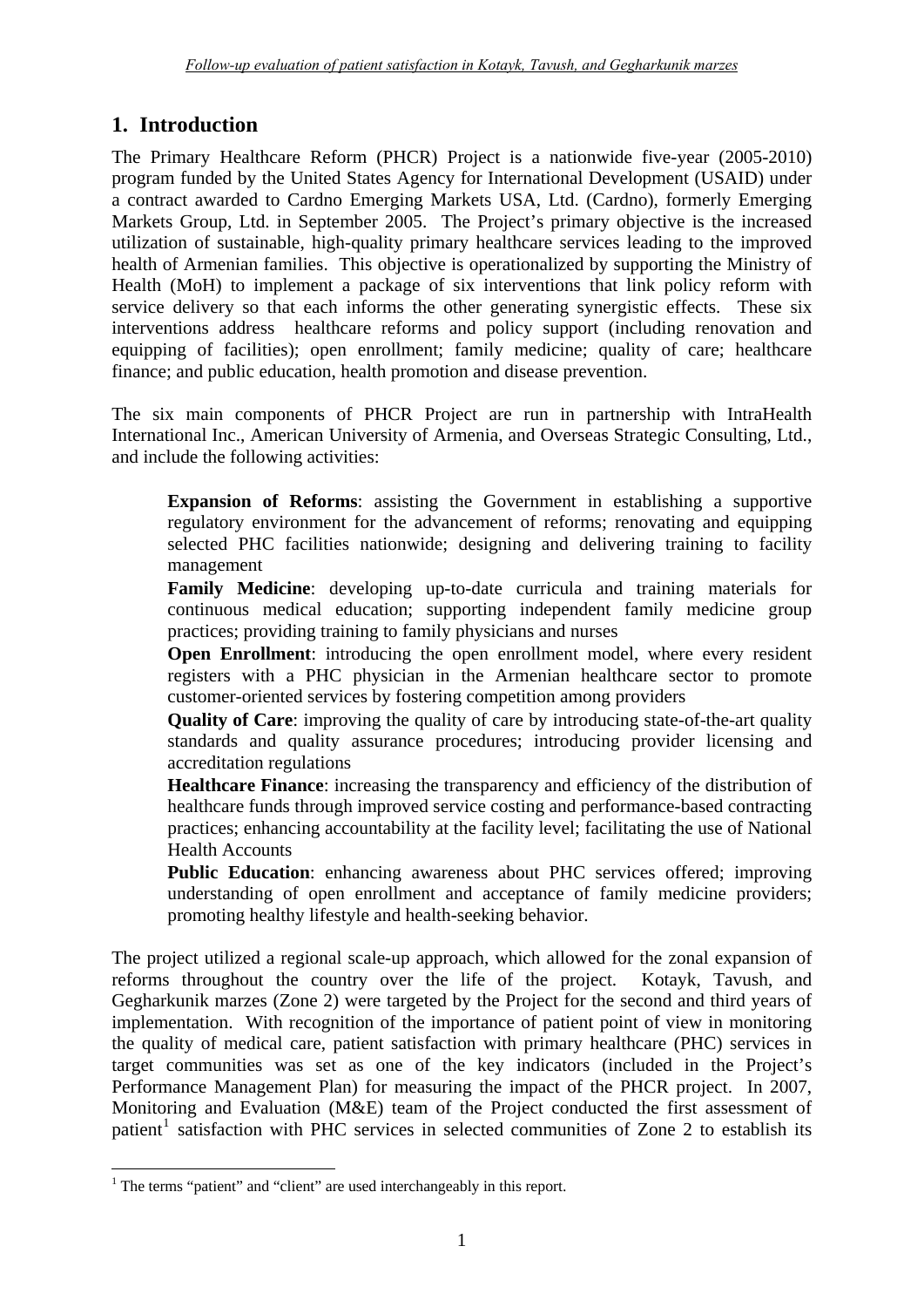baseline value (1). The current report summarizes the results of the second (follow-up) assessment conducted in the same communities in 2009 after completion of the Project activities.

Clients' perceptions of healthcare quality in the assessed settings, however, should be approached with caution, because previous assessments of patient satisfaction with the quality of PHC services in Armenia failed to provide sufficient and compelling information that would reflect the true state of services (1-5). Despite the lack of necessary equipment and supplies, inadequate communication between health care providers and clients, and extremely poor physical conditions of facilities (6-8), the levels of patient satisfaction with care remained high, even in most underprivileged populations living in remote rural areas. While patient satisfaction has long been considered an important component when measuring health outcomes and quality of care (9), the role of patient expectations, demographic characteristics, and other factors specific to the country/setting where the satisfaction studies are conducted should not be underestimated (10).

The current study used several measurements to explore the opinions of patients about provider qualities and non-provider aspects of care in target facilities upon completion of project activities and compared them to the baseline values. Additional analyses investigated the links between satisfaction and demographic characteristics of respondents.

## <span id="page-7-0"></span>**2. Methods**

## <span id="page-7-1"></span>**2.1 Sampling**

1

The M&E team used a quasi-experimental pre-post non-equivalent comparison group design for this survey with a multi-stage stratified cluster sampling method. This design provided a sample representative of the areas targeted by the project and facilitated the differentiation of project-specific changes from those that could possibly have arisen due to historical or other factors unrelated to the project (11).

For baseline and follow-up surveys the sample size was calculated with STATA software using the formula for two sample comparison of proportions, so as to detect a 10% pre-post difference in satisfaction level within the target group, with alpha error<sup>[2](#page-7-2)</sup> of 0.05, and power<sup>[3](#page-7-3)</sup> of 0.75. The resulting sample size was 196 per zone. The sample size for the comparison group was limited by feasibility and budgetary constraints, but was sufficient to detect practically significant differences between target and comparison groups at baseline and at follow-up. The same formula for two sample comparison of proportions was used, but with power set to 0.65 and the size of the target group as reported above. The calculated sample size for the comparison group was 140 per zone. The sample was collected in clusters of 14 respondents, selected from the list of the most recent clients of the randomly selected facility. The cluster size of 14 ensures a satisfactory level of diversity within the sample while maximizing efficiency of the data collection process. Given that cluster membership was

<span id="page-7-2"></span> $2$  *Alpha error* is the statistical error made in [testing](http://www.mondofacto.com/facts/dictionary?testing) a [hypothesis](http://www.mondofacto.com/facts/dictionary?hypothesis) when it is concluded that a [result](http://www.mondofacto.com/facts/dictionary?result) is [positive](http://www.mondofacto.com/facts/dictionary?positive) when it really is not.<br><sup>3</sup> *Power* is a number or [percentage](http://www.businessdictionary.com/definition/percentage.html) that indicates the [probability](http://www.businessdictionary.com/definition/probability.html) a [study](http://www.businessdictionary.com/definition/study.html) will detect a [statistically significant](http://www.businessdictionary.com/definition/statistically-significant.html)

<span id="page-7-3"></span>effect when there is a true effect. For example, a [power](http://www.businessdictionary.com/definition/power.html) of 75 [percent](http://www.businessdictionary.com/definition/percent.html) (or 0.75) [means](http://www.businessdictionary.com/definition/mean.html) that a [survey](http://www.businessdictionary.com/definition/survey.html) or study (when conducted repeatedly over time) is likely to [produce](http://www.businessdictionary.com/definition/produce.html) a statistically significant [result](http://www.businessdictionary.com/definition/result.html) 75 times out of 100.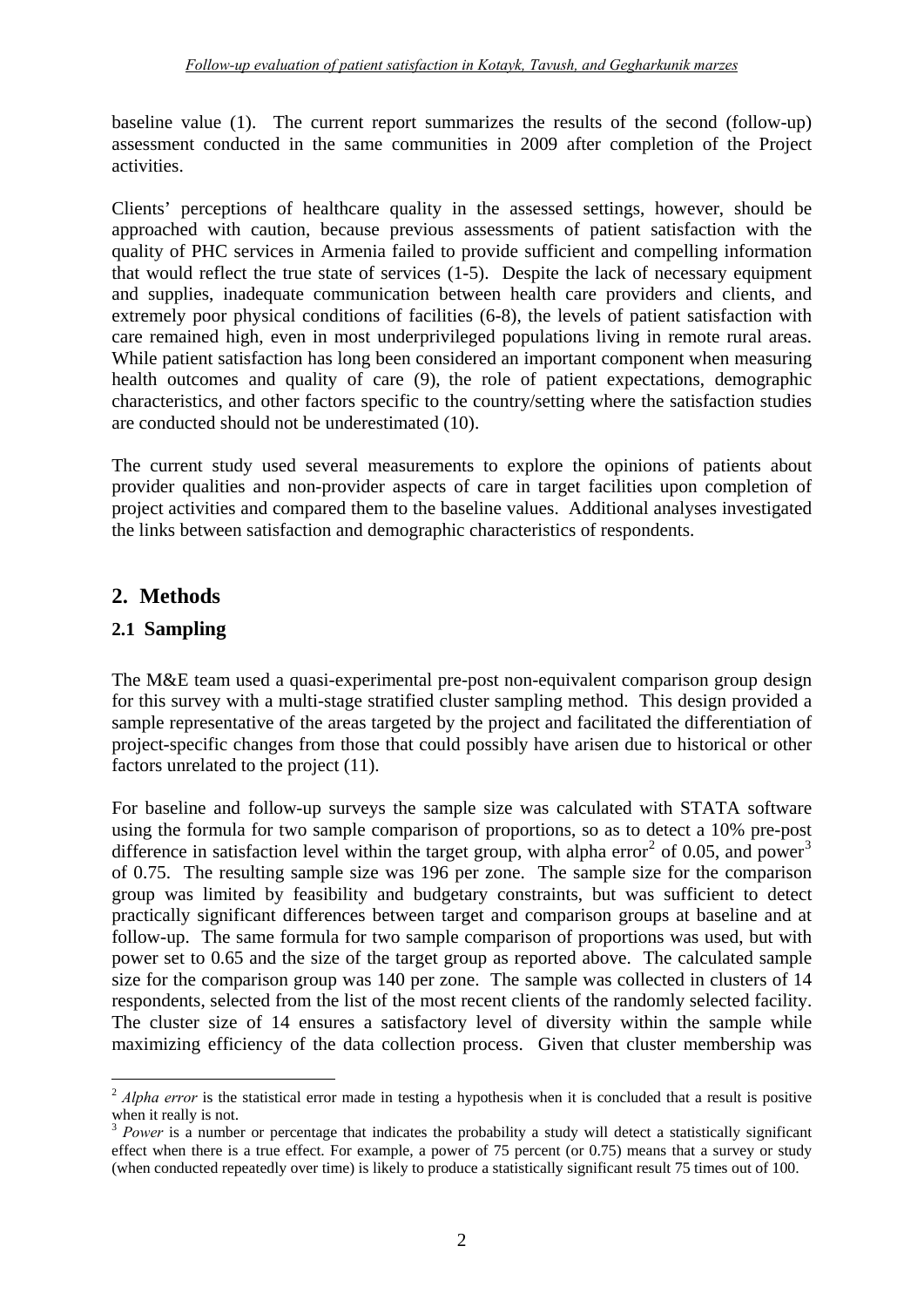based on a series of sequential visitors to the clinic, design effect was considered to be negligible in calculating the sample size.

For comparability purposes, the same sites selected for the baseline patient satisfaction survey in Zone 2 were included in the follow-up survey sample. In 2007, 14 target facilities were selected through stratified random sampling from 56 health facilities targeted by the PHCR Project in Kotayk, Tavush, and Gegharkunik marzes (32 FAPs, 17 ambulatories, 3 health centers and 4 polyclinics). Since polyclinics and health centers served as referral facilities and not the primary targets of the Project, the selection was conducted among rural ambulatories and FAPs and the target sample included four ambulatories and ten FAPs (proportionate to their distribution in the pool of targeted facilities). The number of facilities selected from each marz also was proportionate to the number of facilities in the general pool of all targeted facilities. Three ambulatories and seven FAPs were selected for the comparison group<sup>[4](#page-8-0)</sup>. By the time of follow-up survey, two target facilities in Gegharkunik marz (an ambulatory and a FAP) initially included in the baseline assessment were excluded from the list of project target sites and were considered as comparison facilities. To compensate for the loss in the sample size of the target group, the M&E team randomly selected two new target sites in Gegharkunik marz. Thus, the follow-up assessment sample consisted of 14 target and 12 comparison sites (Table 1), while the baseline sample consisted of 12 target and 12 comparison sites.

| <b>Marz</b>   |                          | <b>Facility</b>         |
|---------------|--------------------------|-------------------------|
|               | <b>Target site</b>       | <b>Comparison site</b>  |
| Kotayk        | Zar ambulatory           | Akung FAP               |
|               | Kaputan ambulatory       | Hatsavan FAP            |
|               | Katnaghbyur FAP<br>3.    | 3. Voghjaberd FAP       |
|               | Jraber FAP               | Mrgashen ambulatory     |
|               | Saralanj FAP<br>5.       |                         |
|               | Teghenik FAP<br>6.       |                         |
| <b>Tavush</b> | Tovuz FAP<br>7.          | 5. Aygehovit ambulatory |
|               | Tsaghkavan FAP<br>8.     | Khachardzan FAP<br>6.   |
|               | 9. Haghartsin ambulatory | Teghut FAP<br>7.        |
|               | 10. Hovg FAP             |                         |
| Gegharkunik   | 11. Gagarin FAP          | 8. Ltchashen ambulatory |
|               | 12. Chkalovka FAP*       | Torfavan FAP            |
|               | 13. Akhpradzor FAP*      | 10. Aghberg FAP**       |
|               | 14. Tsovak ambulatory    | 11. Shorja ambulatory** |
|               |                          | 12. Aygut FAP           |

**Table 1. PHC facilities (target and comparison groups), Zone 2 follow-up** 

\**Included in the sample at follow-up – no baseline data* 

\*\**Excluded as a target site after the baseline survey* 

1

Two local interviewers completed 10 clusters (6 for target facilities and 4 for comparisons) in Kotayk marz, two  $-9$  clusters (4 target and 5 comparison) in Gegharkunik marz, and one  $-7$ clusters (4 target and 3 comparison) in Tavush marz. For each cluster, the names and addresses of the 25 most recent clients of the selected facility were taken from the facility's journal of visits. The interviewers visited the selected addresses and provided a self-

<span id="page-8-0"></span> $4$  M&E team had to include in the frame of comparison facilities those targeted by other health-related projects, because these projects often had almost universal coverage (e.g. Project NOVA trained almost all rural nurses in Zone 2 marzes) and there was not enough number of rural health facilities uninvolved with other projects to make a selection from.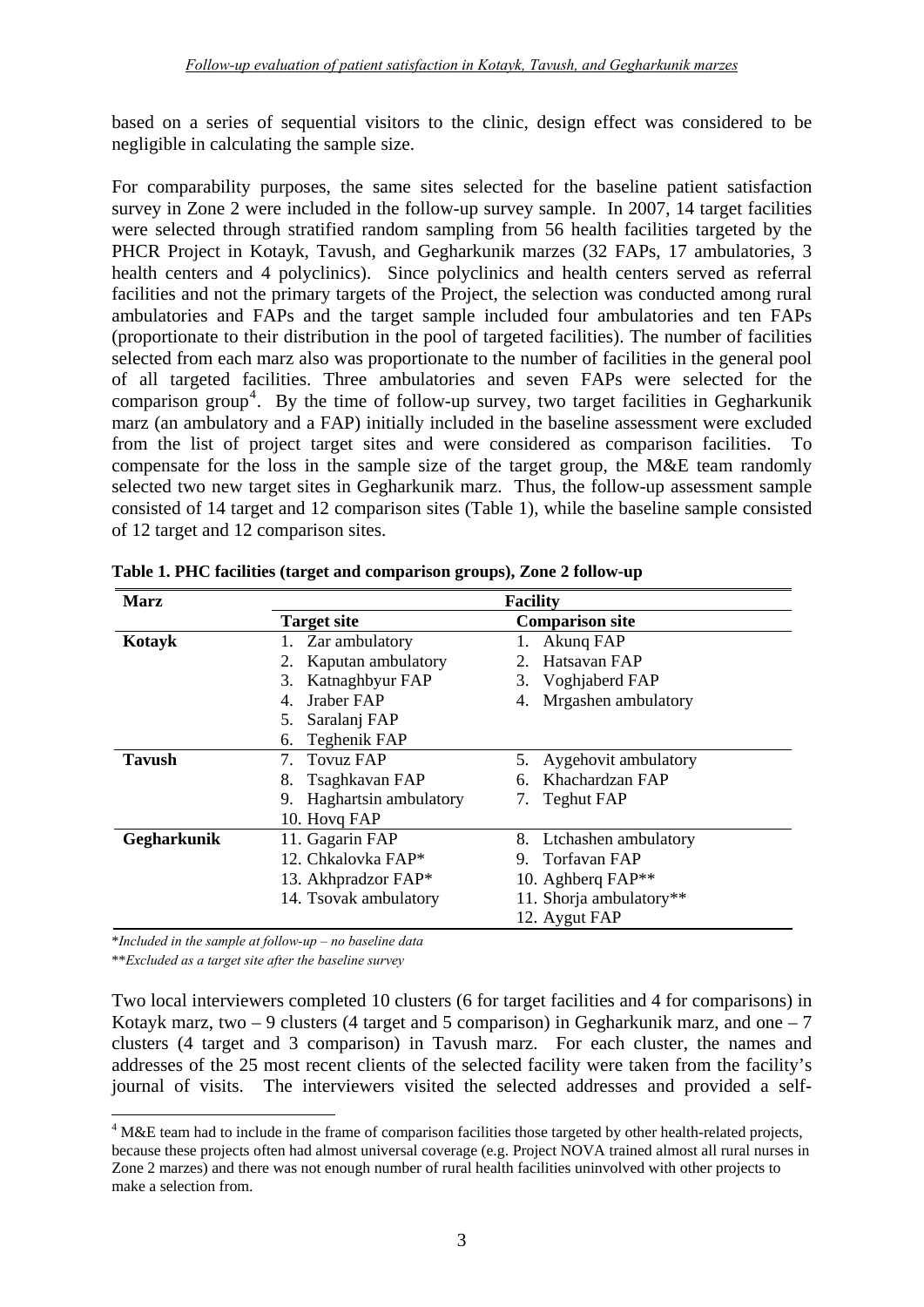administered questionnaires to an eligible respondent until 14 questionnaires were distributed. The completed questionnaires were collected in envelopes (distributed along with the questionnaires) sealed by the respondents to ensure the confidentiality of the data.

#### <span id="page-9-0"></span>**2.2 Instrument**

The survey instrument (Appendix 1) used for the baseline assessment, with some modifications, was used for the follow-up survey. It included the following domains:

- 1. Respondent's perception of the quality of care provided by a doctor or a nurse during his/her last visit to the primary health care facility (mainly focused on provider qualities: communication skills and patient-provider relationship)
- 2. Accessibility of care
- 3. Confidentiality of care
- 4. Respondent's ability to get prescribed medicines
- 5. Facility conditions
- 6. Willingness to visit the same provider/recommend provider to friends/relatives
- 7. Overall assessment of the care received
- 8. Respondents' suggestions to improve services at the clinic
- 9. Brief demographic characteristics

The instrument contained questions to collect socio-demographic information, including average monthly household income and perceived standard of living. In addition to distributing the self-administered questionnaires, the interviewers completed journal forms (Appendix 2), where they recorded information regarding the interview and selection processes to document compliance with the sampling protocol and response patterns.

## <span id="page-9-1"></span>**2.3 Training/pre-testing/data collection & entry**

Interviewer training and pre-testing lasted one day in each marz. The PHCR M&E Team developed and delivered to interviewers a training guide containing important information regarding the research objectives, methods, sampling/interview administration, and timeline. Two interviewers in Kotayk marz, two in Gegharkunik, and one in Tavush participated in this assessment. The interviewers received all the items necessary to conduct the fieldwork, including facility code lists, journal forms, maps, instruments in Armenian and Russian, envelopes, folders, and pencils. Data collection took place in June-July 2009. The staff of the Center for Health Services Research and Development of the American University of Armenia, trained by the Project's M&E team, entered the collected data into SPSS 11 statistical package. Double entry and subsequent cleaning ensured the precision of the entered information.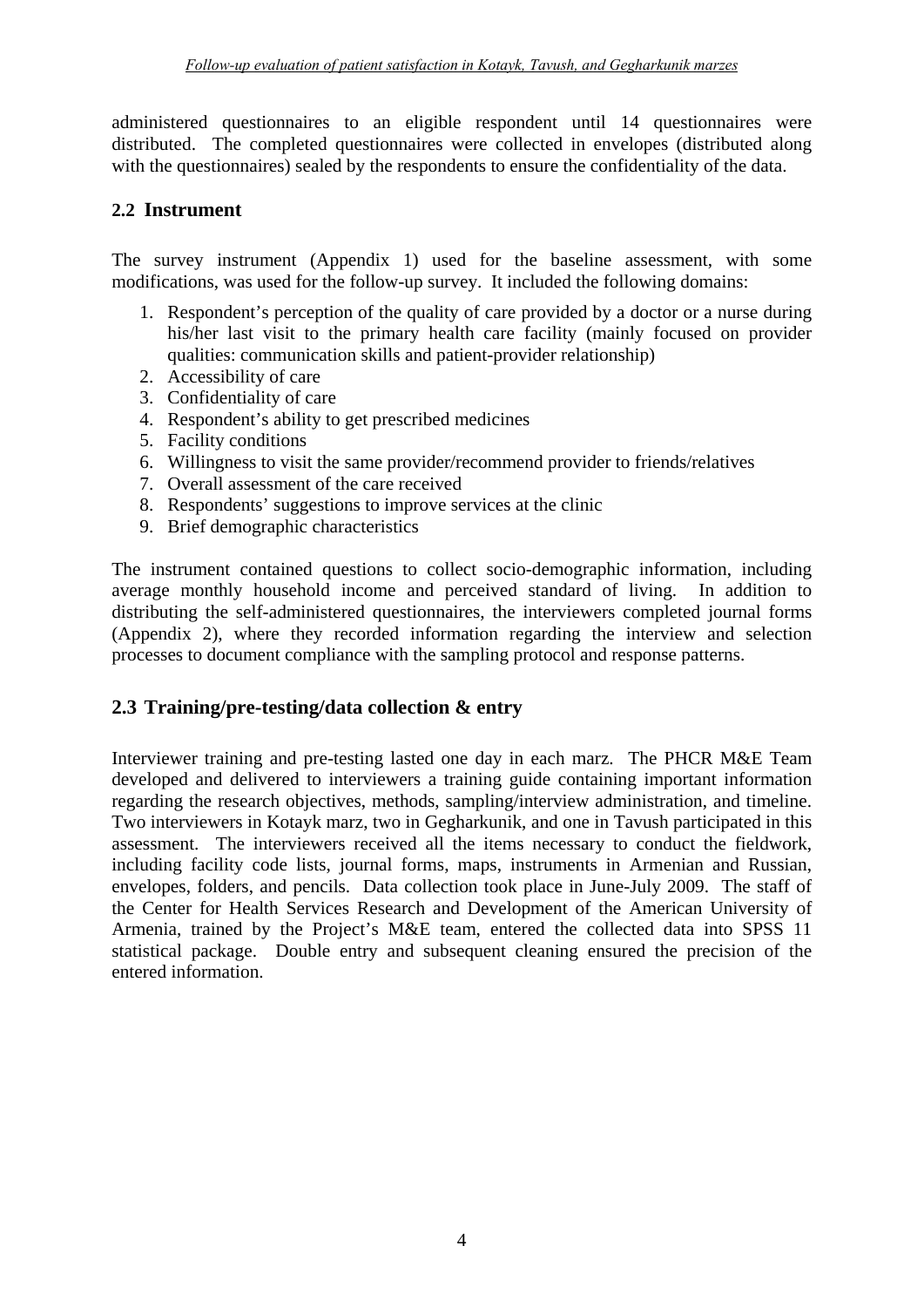## <span id="page-10-0"></span>**3. Results**

1

## <span id="page-10-1"></span>**3.1Administrative/General**

Overall, 364 respondents participated in the patient satisfaction follow-up survey. It took 519 attempts to complete 364 interviews (70.1% response rate). The primary reasons for nonresponse were absence of the respondent (13.7%) or absence of all household members (11.8%). The next frequent reason was incorrect information/address given by PHC facility (3.3%). Respondent's denial or inability to answer were the least common reasons for nonresponse (0.8% and 0.4%, respectively). Of 364 respondents, 196 were from target facilities and 168 from comparison facilities. Table 2 summarizes socio-demographic characteristics of participants at baseline and follow-up surveys by target and comparison sites.

| Table 2. Socio-demographic characteristics of participants by target and comparison facilities |  |  |  |
|------------------------------------------------------------------------------------------------|--|--|--|
|------------------------------------------------------------------------------------------------|--|--|--|

|                                                | <b>Target</b> |              | <b>Comparison</b> |              |  |
|------------------------------------------------|---------------|--------------|-------------------|--------------|--|
|                                                | 2007          | 2009         | 2007              | 2009         |  |
|                                                | $(n=168)$     | $(n=196)$    | $(n=168)$         | $(n=168)$    |  |
| Mean age in years (n)                          | 44.4 (153)    | 45.1 (196)   | 43.1 (163)        | 46.1(167)    |  |
| Level of education, $\%$ (n)                   |               |              |                   |              |  |
| 1. School $(< 10$ years)                       | (35)<br>22.7  | (28)<br>14.4 | 20.2<br>(33)      | (27)<br>16.1 |  |
| 2. School (10 years)                           | 42.2<br>(65)  | 48.7<br>(95) | 46.0<br>(75)      | 42.9<br>(72) |  |
| 3. Professional/technical (10-13 years)        | 29.9<br>(46)  | 26.2<br>(51) | 28.2<br>(46)      | 28.0<br>(47) |  |
| 4. Institute /university or postgraduate       | (8)<br>5.2    | 10.8<br>(21) | (9)<br>5.5        | (22)<br>13.1 |  |
| Gender, $\%$ (n)                               |               |              |                   |              |  |
| Male                                           | $22.5$ (34)   | 29.1 (57)    | 25.9<br>(42)      | 22.9<br>(38) |  |
| Female                                         | 77.5 (117)    | 70.9 (139)   | 74.1 (120)        | 77.1 (128)   |  |
| Family's general standard of living, $\%$ (n)* |               |              |                   |              |  |
| 1. Substantially below average                 | (20)<br>12.7  | 10.7(21)     | 21.2<br>(35)      | 14.3<br>(24) |  |
| 2. Little below average                        | 12.7<br>(20)  | 17.3<br>(34) | (27)<br>16.4      | (53)<br>31.5 |  |
| 3. Average                                     | 54.8<br>(86)  | 54.6 (107)   | 47.9<br>(79)      | 44.0<br>(74) |  |
| 4. Little above average                        | 15.9<br>(25)  | 15.3<br>(30) | 10.9<br>(18)      | 8.3<br>(14)  |  |
| 5. Substantially above average                 | 3.8<br>(6)    | (4)<br>2.0   | 3.6<br>(6)        | 1.8<br>(3)   |  |

*\* Statistically significant difference between target and comparison respondents at follow-up, p[5](#page-10-2) <0.05* 

At follow-up, the mean age of respondents in the target group was 45.1 (ranging from 17 to 85). Over three-fourth of respondents were females; majority had school or professional/technical education. More than one-third of respondents perceived their family's general standard of living as below average, while only one-tenth as above average; over 60.0% reported 25,000-100,000 drams (\$65-\$260) of average monthly household income. The mean number of people living in a household was 5.0.

Target and comparison groups at both baseline and follow-up were not statistically different from each other in terms of respondents' demographic characteristics (mean age, gender, and educational level). The only statistically significant difference between these groups at

<span id="page-10-2"></span><sup>5</sup> *P-value* is a measure of statistical significance. The p-value represents the probability that a difference between groups happened by chance. An example would be a difference in the average birth weight of newborns in two different income groups. A lower p-value for any difference in outcomes indicates a lower probability that the difference was a result of chance. Results with a low p-value are considered statistically significant. For example, a p-value of 0.01 ( $p = 0.01$ ) means there is a 1 in 100 chance that the result occurred by chance. For most social science research, a p-value of 0.05 or less is considered acceptable.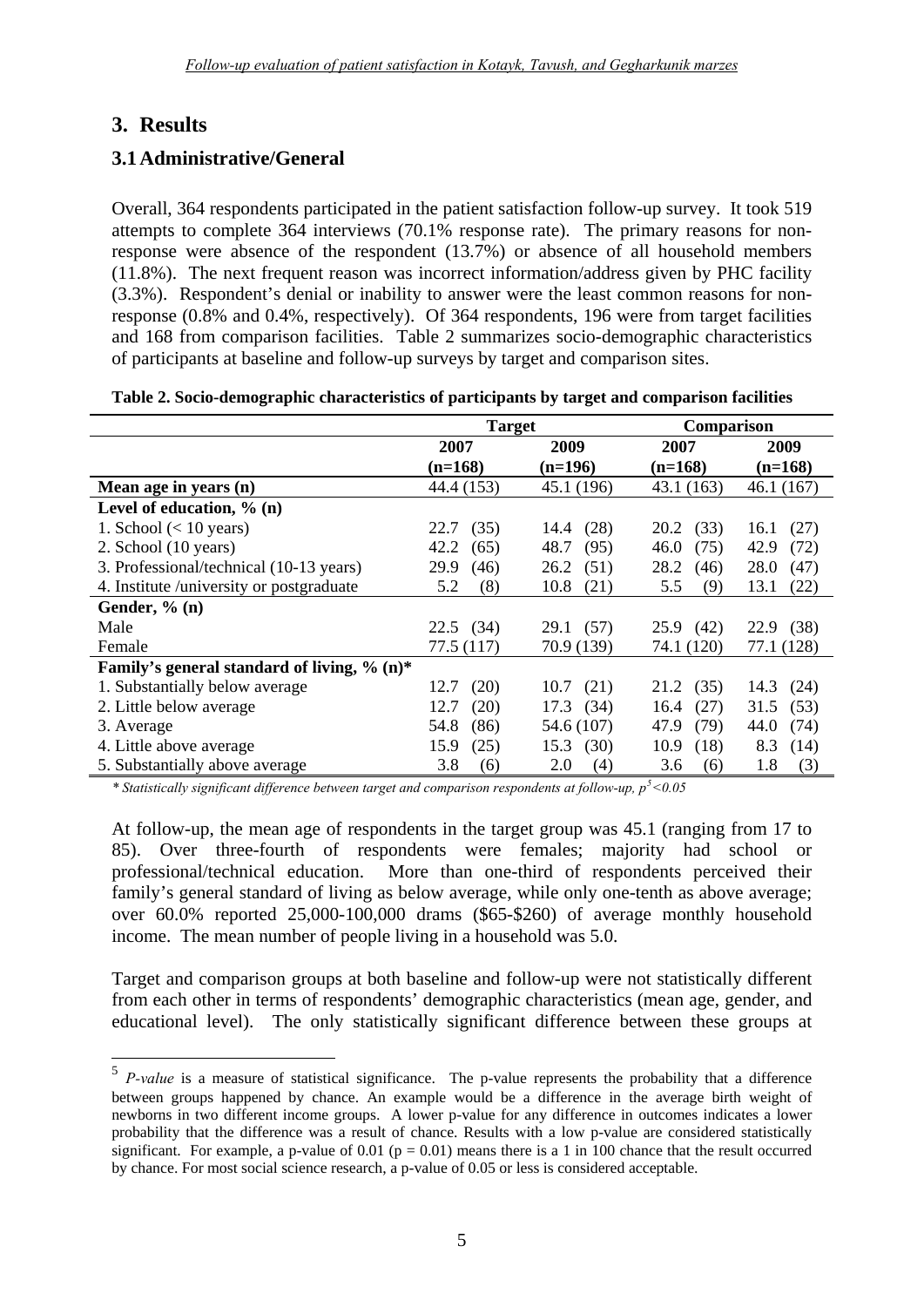follow-up was that respondents in the comparison group demonstrated lower perception of their family's general standard of living than those in the target group. However, these groups reported similar average monthly household income.

## <span id="page-11-0"></span>**3.2Client perceptions of primary health care provider qualities**

The respondents were asked a set of 15 questions investigating their opinion about the performance of health care provider (provider qualities) they contacted during their last visit to a primary health care facility. Of these, responses to only two items differed statistically significantly between the target and comparison groups both at baseline and at follow-up. At follow-up, about 14% more respondents from the target sites than from the comparison sites stated that providers seemed "fully" or "to some extent" impatient and about 9% more mentioned that providers gave complete explanations. Almost the same differences were detected at baseline survey (1). Table 3 depicts the responses to this set of questions at the follow-up assessment.

| Attitude and qualities of a      | Target $(n=196)$ |            |                          | Comparison (n=168) |            |                          |
|----------------------------------|------------------|------------|--------------------------|--------------------|------------|--------------------------|
| physician/nurse % (n)            | Yes              | To some    | N <sub>0</sub>           | Yes                | To some    | N <sub>0</sub>           |
|                                  |                  | extent     |                          |                    | extent     |                          |
| Was really attentive to patient  | 97.4 (189)       | 2.6(5)     | $\overline{\phantom{a}}$ | 97.6 (164)         | 2.4<br>(4) | $\overline{\phantom{a}}$ |
| Appeared to enjoy caring for     | 98.0 (192)       | 2.0<br>(4) |                          | 98.2 (164)         | 1.8<br>(3) |                          |
| patient                          |                  |            |                          |                    |            |                          |
| Seemed impatient*                | 36.3<br>(70)     | 16.1(31)   | 47.7<br>(92)             | 31.9<br>(53)       | 6.6(11)    | 61.4(102)                |
| Gave complete explanations*      | 86.5 (166)       | 9.9(19)    | (7)<br>3.6               | 77.2 (129)         | 12.0(20)   | $10.8$ (18)              |
| Talked down to patient           | 8.8<br>(17)      | 6.2(12)    | 85.1 (165)               | 6.0<br>(10)        | 3.6<br>(6) | 90.4 (150)               |
| Was not thorough enough          | 8.2<br>(16)      | 13.9(27)   | 77.8 (151)               | 16.0<br>(26)       | 6.8(11)    | 77.2 (125)               |
| Considered patient's             | 82.5 (160)       | 13.4(26)   | (8)<br>4.1               | 82.2 (134)         | 14.7(24)   | 3.1<br>(5)               |
| preferences regarding care       |                  |            |                          |                    |            |                          |
| Understood patient when he/she   | 94.3 (182)       | 5.7(11)    |                          | 92.8 (155)         | 6.6(11)    | 0.6<br>(1)               |
| shared his/her problems          |                  |            |                          |                    |            |                          |
| Seemed disorganized and          | 3.6<br>(7)       | 3.6 $(7)$  | 92.8 (181)               | 5.5<br>(9)         | 1.2<br>(2) | 93.3 (153)               |
| flustered                        |                  |            |                          |                    |            |                          |
| Appeared to be skillful          | 94.9 (185)       | 4.6<br>(9) | 0.5<br>(1)               | 92.1 (152)         | 7.3(12)    | 0.6<br>(1)               |
| Treated patient with respect     | 99.0 (191)       | 1.0(2)     | $\frac{1}{2}$            | 100.0(167)         |            | $\overline{\phantom{a}}$ |
| Explained things in an           | 94.4 (184)       | 5.6(11)    |                          | 97.0 (162)         | 3.0<br>(5) | $\overline{\phantom{0}}$ |
| understandable manner            |                  |            |                          |                    |            |                          |
| Made patient to feel free to ask | 83.5 (162)       | 12.4(24)   | (8)<br>4.1               | 77.8 (130)         | 15.0(25)   | 7.2<br>(12)              |
| questions                        |                  |            |                          |                    |            |                          |
| Helped patient to understand     | 94.9 (185)       | 5.1(10)    | $\overline{a}$           | 94.6 (159)         | 4.8<br>(8) | 0.6<br>(1)               |
| his/her illness                  |                  |            |                          |                    |            |                          |
| Discussed treatment options      | 88.2 (172)       | 9.2(18)    | 2.6<br>(5)               | 87.5 (147)         | 10.7(18)   | 1.8<br>(3)               |
| with patient                     |                  |            |                          |                    |            |                          |

|  | Table 3. Clients' perceptions of provider qualities at follow-up, 2009 |  |  |
|--|------------------------------------------------------------------------|--|--|
|  |                                                                        |  |  |

*\* Statistically significant difference, p ≤ 0.05* 

Table 4 summarizes differences in target and comparison patients' perceptions from baseline to follow-up. Table 4 demonstrates that more statistically significant improvements were detected in the target group than in the comparison.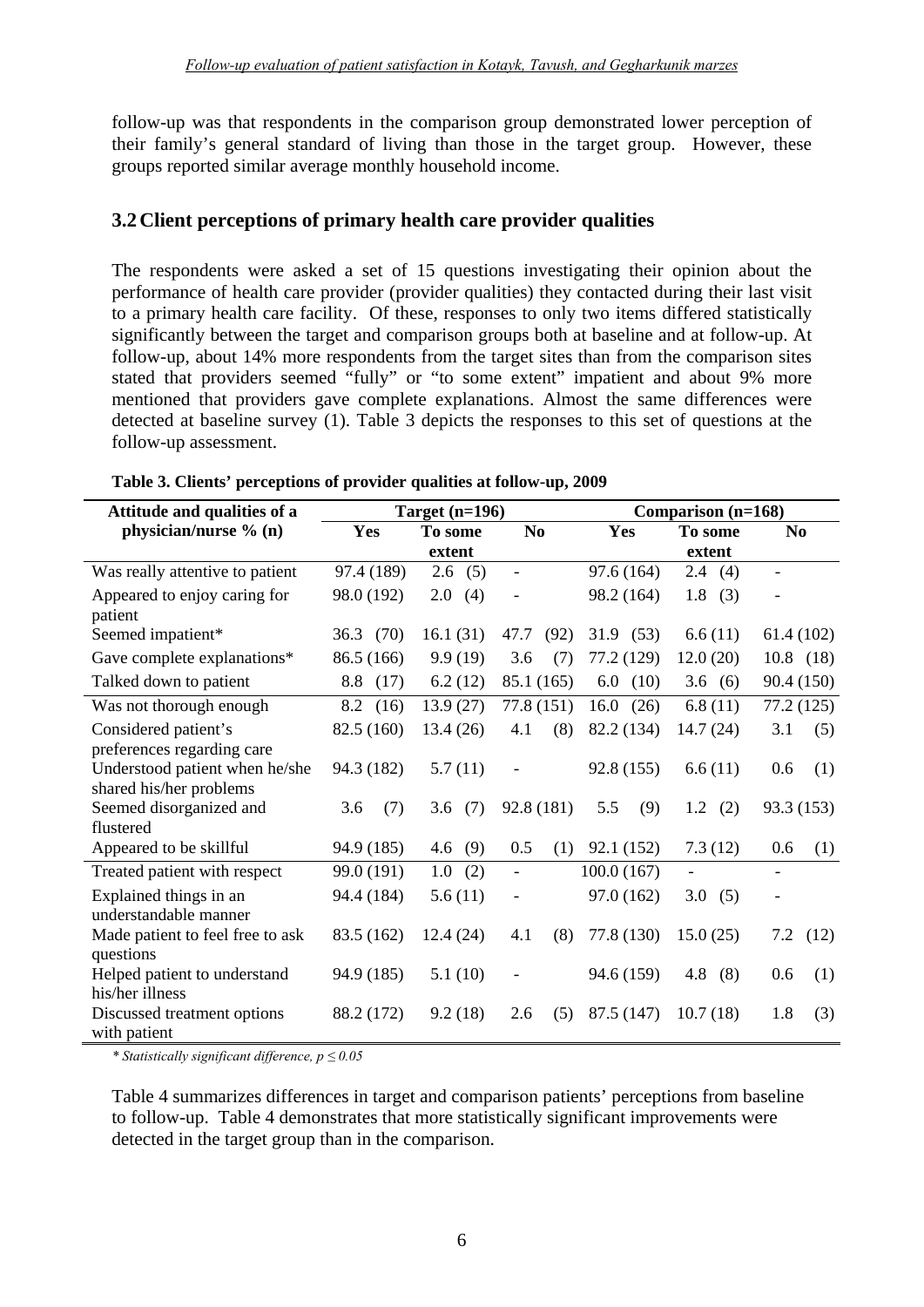|                                                                             | <b>Target</b>  | <b>Comparison</b> |
|-----------------------------------------------------------------------------|----------------|-------------------|
|                                                                             | $(n=364)$      | $(n=336)$         |
| % change in clients' perception of provider qualities                       | <b>Desired</b> | <b>Desired</b>    |
|                                                                             | reply          | reply             |
| 1. Was really attentive to patient <sup>*</sup> ,**                         | 7.0            | 4.8               |
| 2. Appeared to enjoy caring for patient*,**                                 | 5.9            | 7.2               |
| Seemed impatient (change in the % of "no" reply)<br>3.                      | 4.2            | 2.3               |
| Gave complete explanations*<br>4.                                           | 7.5            | 0.7               |
| 5. Talked down to patient (change in the % of "no" reply)                   | 4.7            | 3.3               |
| 6. Was not thorough enough (change in the % of "no" reply) $*,**$           | 15.5           | 10.5              |
| Considered patient's preferences regarding his/her care<br>7.               | $-5.2$         | $-0.5$            |
| Understood patient when he/she shared his/her problems*<br>8.               | 7.3            | 5.0               |
| Seemed disorganized and flustered (change in the % of "no" reply)*,**<br>9. | 6.4            | 7.9               |
| 10. Appeared to be skillful                                                 | 3.2            | 4.1               |
| 11. Treated patient with respect*,**                                        | 3.9            | 6.6               |
| 12. Explained things in an understandable manner**                          | 1.7            | 12.5              |
| 13. Made patient to feel free to ask questions*                             | 9.9            | 0.6               |
| 14. Helped patient to understand his/her illness**                          | 2.3            | 9.1               |
| 15. Discussed treatment options with patient                                | 6.0            | 7.4               |

#### **Table 4. Change (%) in clients' perception of provider qualities, from 2007 to 2009**

*\* Statistically significant difference in target respondents, p ≤ 0.05* 

*\*\* Statistically significant difference in comparison respondents, p ≤ 0.05* 

A summative score, which included all 15 variables, was computed. A score of "2" was given to each positive (desired) reply, "1" to "to some extent" reply, and "0" to negative (undesired) reply. The summative score was divided by the number of items in the scale resulting in a maximum possible score of 2.0. As shown in Table 5, the mean score was statistically significantly higher at follow-up compared to baseline in both target and comparison groups (1.83 vs. 1.75, p=0.001 in the target group and 1.83 vs. 1.76, p=0.01 in the comparison group).

The summative score was recoded into a dichotomous variable, which grouped respondents scoring  $\geq$  1.5 into "satisfied" category, and respondents scoring less than 1.5 into "not satisfied". The analysis showed that in both groups, statistically significantly more The analysis showed that in both groups, statistically significantly more respondents were satisfied with their provider's qualities at follow-up compared to baseline  $(97.8\%$  vs. 87.0% in the target group,  $p=0.000$  and 97.4% vs. 85.3% in the comparison group,  $p=0.000$ ).

The observed improvements in the comparison facilities could be explained by the fact that two-thirds of these sites were targeted by other projects (Project NOVA, World Vision and United Methodist Committee of Relief) during the same period. Another possible explanation is that some comparison sites (especially ambulatories) were influenced with PHCR project activities, many of which are country-wide rather than target-specific.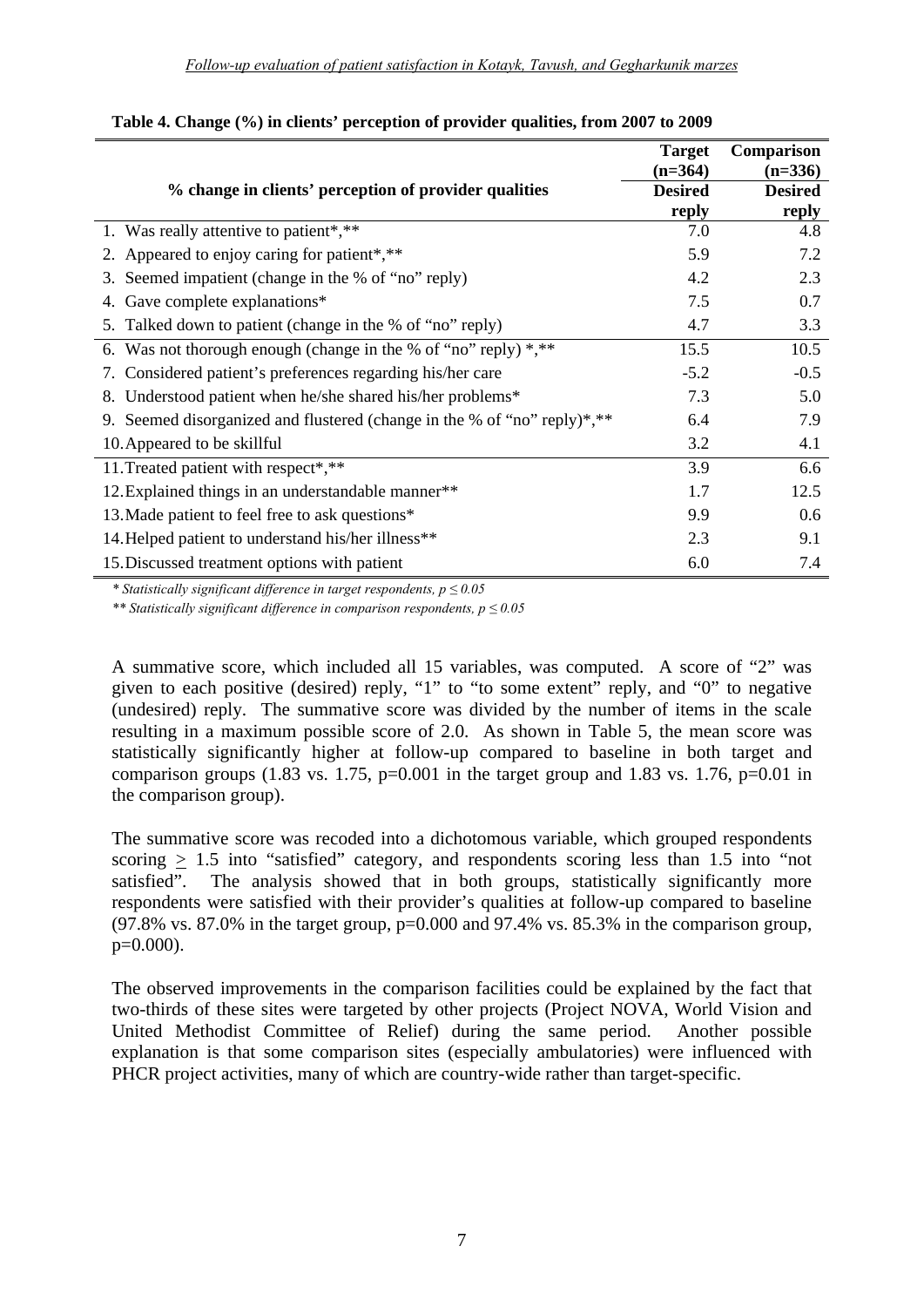| <b>Satisfaction with provider</b> | <b>Target</b> |            |            | <b>Comparison</b> |
|-----------------------------------|---------------|------------|------------|-------------------|
| qualities                         | 2007          | 2009       | 2007       | 2009              |
| Score, mean $(SD)$ *,**           | 1.75(0.26)    | 1.83(0.12) | 1.76(0.28) | 1.83(0.14)        |
| Proportion satisfied, $% (n)*,**$ | 87.0 (114)    | 97.8 (182) | 85.3 (122) | 97.4 (149)        |

**Table 5. Clients' satisfaction with provider qualities** 

*\* Statistically significant difference between baseline and follow-up for target group, p < 0.05* 

*\*\* Statistically significant difference between baseline and follow-up for comparison group, p < 0.05*

## <span id="page-13-0"></span>**3.3 Client perceptions of non-provider aspects of care**

A set of questions exploring clients' perceptions regarding non-provider aspects of care received at the last visit was asked (Table 6). At baseline, target and comparison patients' responses to these items were statistically comparable to each other. Since baseline, the percentage of those who reported paying the provider for received care decreased statistically significantly in both target and comparison groups (from 11.0% to 3.6% in the target group and from 16.6% to 6.5% in the comparison group,  $p<0.01$  for both).

A lower percentage of the target group respondents mentioned at follow-up that people unrelated to them were present during their visit  $(29.4\% \text{ vs. } 18.1\% \text{, } p=0.01)$ . In the comparison group no positive change took place in this respect.

For both groups, no statistically significant changes were observed for aspects of care such as "waiting too long before receiving care", "confidentiality of care", or "receiving free of charge or discounted medicine during last visit"<sup>[6](#page-13-1)</sup>. Fewer comparison group respondents mentioned difficulties to make an appointment with provider at follow-up compared to baseline (10.4% vs. 4.2%,  $p<0.05$ ), while for the target respondents no statistically significant difference was documented for this aspect of care.

The percentage of target respondents who received health education materials to read during the last visit decreased statistically significantly (from [7](#page-13-2)0.8% to 59.0%,  $p=0.015$ )<sup>7</sup>. This percentage slightly (insignificantly) decreased among comparison group respondents as well.

Much fewer respondents in the target group assessed clinic conditions (renovation, equipment, and supplies) as unsatisfactory at follow-up compared to baseline (42.1% vs. 3.1%, p=0.000). For the comparison group respondents, the observed decrease was less extensive but still significant  $(35.3\%$  at baseline vs.  $21.6\%$  at follow-up, p<0.05). In both groups, the proportion of those assessing cleanliness of the clinic at the time of the last visit as unsatisfactory decreased statistically significantly (from 10.9% to 2.6% in the target group and from 7.8% to 1.2% in the comparison group,  $p<0.01$  for both).

<u>.</u>

<span id="page-13-1"></span> $6$  This question has a limitation: it was asked to all respondents rather than to those eligible for receiving free or discounted medicine. Thus, the responses to this item are difficult to interpret.

<span id="page-13-2"></span> $7$  Zone 2 facilities received the set of PHCR Project-developed public education brochures in 2008 and were instructed to actively/quickly distribute it among served households, so that by the time of this assessment in summer 2009, all these brochures were possibly already distributed.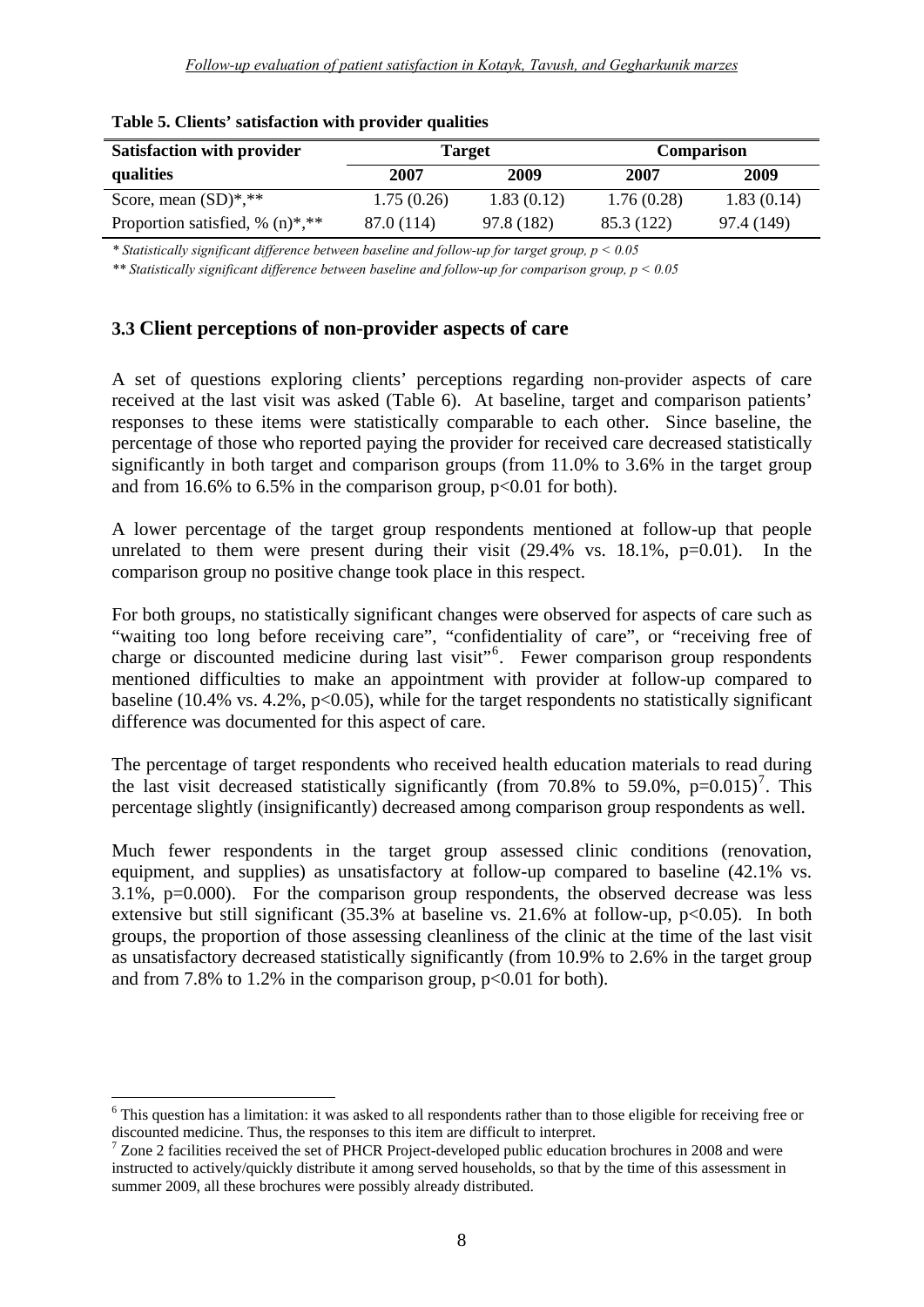|                                                                                                                           | 2007                       |                         | 2009                       |                         |
|---------------------------------------------------------------------------------------------------------------------------|----------------------------|-------------------------|----------------------------|-------------------------|
|                                                                                                                           | <b>Target</b><br>$(n=168)$ | Comparison<br>$(n=168)$ | <b>Target</b><br>$(n=196)$ | Comparison<br>$(n=168)$ |
|                                                                                                                           | Yes $(\% )$                | Yes $(\% )$             | Yes $(\% )$                | Yes $(\% )$             |
| You had to wait too long before receiving care                                                                            | 11.5                       | 10.3                    | 8.7                        | 8.4                     |
| It was difficult for you to make an appointment with the<br>provider**                                                    | 6.5                        | 10.4                    | 6.2                        | 4.2                     |
| People unrelated to you were present during your visit*                                                                   | 29.4                       | 28.8                    | 18.1                       | 24.4                    |
| You received health education materials for reading*                                                                      | 70.8                       | 60.0                    | 59.0                       | 55.1                    |
| You paid the provider for the care you received*,**                                                                       | 11.0                       | 16.6                    | 3.6                        | 6.5                     |
| Do you think information you shared about yourself<br>with the provider will be kept confidential?                        | 69.9                       | 62.8                    | 67.3                       | 67.3                    |
| Could you get all the medicines prescribed during your<br>last visit?*                                                    | 56.5                       | 62.0                    | 67.9                       | 62.5                    |
| Did you receive free of charge or discounted medicine<br>during your last visit?                                          | 41.4                       | 47.3                    | 46.4                       | 43.1                    |
|                                                                                                                           | <b>Unsatis-</b>            | <b>Unsatis-</b>         | <b>Unsatis-</b>            | <b>Unsatis-</b>         |
|                                                                                                                           | factory                    | factory                 | factory                    | factory                 |
|                                                                                                                           | $(\%)$                     | $(\%)$                  | $(\%)$                     | $(\%)$                  |
| How would you assess the cleanliness of the clinic at<br>the time of your last visit?*,**                                 | 10.9                       | 7.8                     | 2.6                        | 1.2                     |
| How would you assess the clinic conditions (renovation,<br>equipment) at the time of your last visit?*,**, $\overline{a}$ | 42.1                       | 35.3                    | 3.1                        | 21.6                    |

#### **Table 6. Clients' perceptions of non-provider aspects of care**

*\* Statistically significant difference between baseline and follow-up for target group, p < 0.05* 

*\*\* Statistically significant difference between baseline and follow-up for comparison group, p < 0.05* 

† *Statistically significant difference between target and comparison groups at follow-up, p < 0.05* 

At follow-up, the only statistically significant difference between the target and comparison groups was their perception of clinic conditions (renovation, equipment, supplies): considerably fewer respondents in the target group than in the comparison group perceived it as unsatisfactory (3.1% vs. 21.6%, p=0.000).

Table 7 summarizes the change in proportion of desirable responses regarding non-provider aspects of care among the target and comparison respondents from baseline to follow-up. For the target respondents, significant positive changes were observed for 5 items (of 10) and for the comparison respondents – for 3. The highest desired significant change in the target group was detected for assessment of physical conditions of the clinic at the time of respondent's last visit: about 44% more respondents considered clinic conditions as satisfactory at follow-up compared to baseline.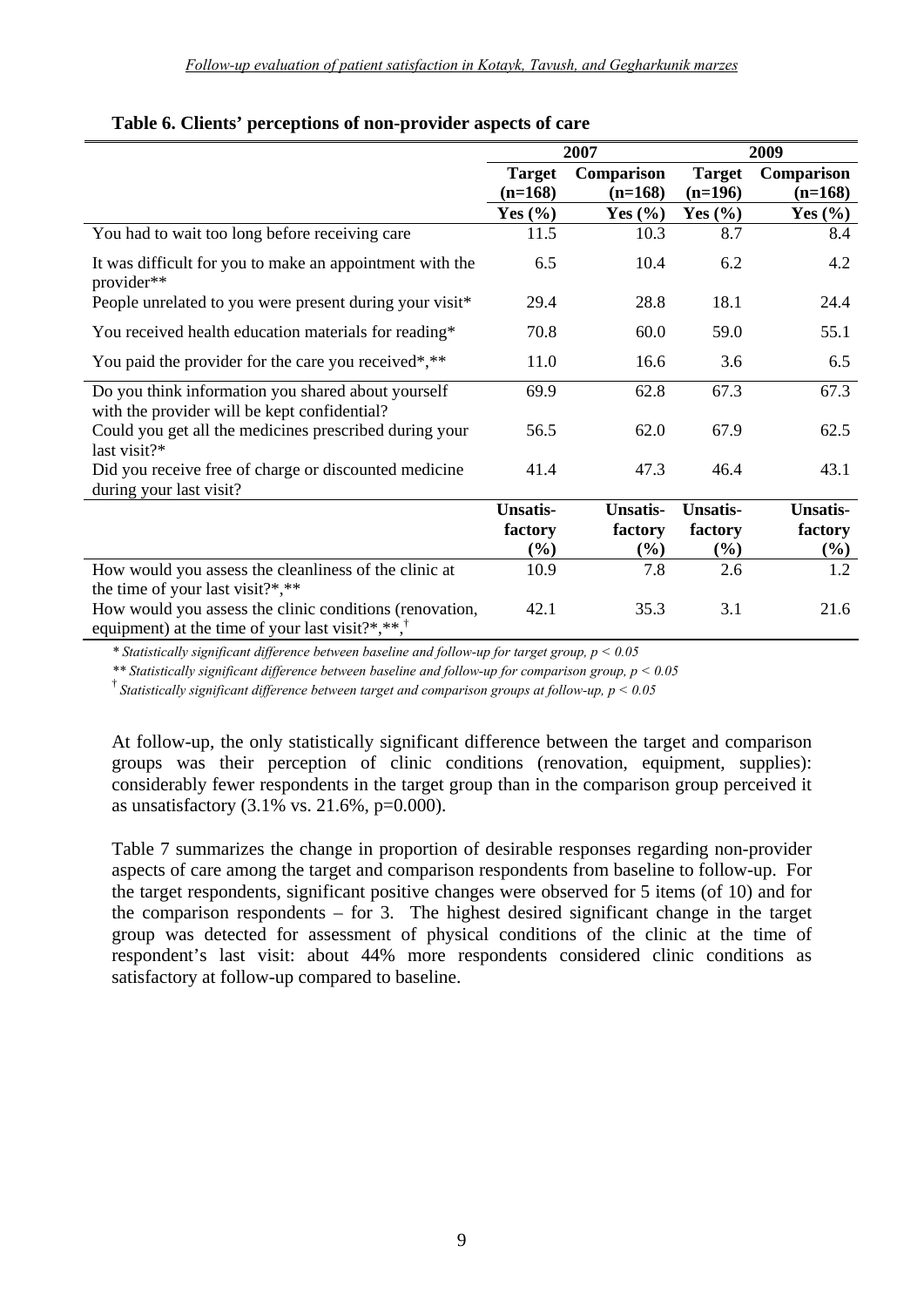| Non-provider aspects of care at the clinic, % change                            | <b>Target</b><br>$(n=358)$ | Comparison<br>$(n=307)$ |
|---------------------------------------------------------------------------------|----------------------------|-------------------------|
|                                                                                 | <b>Desirable</b>           | <b>Desirable</b>        |
| You had to wait too long before receiving the care                              | 2.8                        | 1.9                     |
| It was difficult for you to make an appointment with the provider <sup>**</sup> | 0.3                        | 6.2                     |
| People unrelated to you were present during your visit*                         | 11.3                       | 4.4                     |
| You received health educational materials for reading*                          | $-11.8$                    | $-4.9$                  |
| You paid provider for received care*,**                                         | 7.4                        | 10.1                    |
| Do you think the information you shared about yourself with the                 | $-2.6$                     | 4.5                     |
| provider will be kept confidential                                              |                            |                         |
| Could you get all the medicines prescribed during your last visit*              | 11.4                       | 0.5                     |
| Did you receive free of charge or discounted medicine during your               | 5.0                        | $-4.2$                  |
| last visit                                                                      |                            |                         |
|                                                                                 | <b>Satisfactory</b>        | <b>Satisfactory</b>     |
| How would you assess the cleanness of the clinic at the time of your            | 13.7                       | 7.3                     |
| last visit*,**                                                                  |                            |                         |
| How would you assess the clinic conditions (renovation, equipment,              | 44.4                       | 7.2                     |
| supplies) at the time of your last visit*                                       |                            |                         |

#### **Table 7. Change (%) in clients' perceptions of non-provider aspects of care, from 2007 to 2009**

*\*Statistically significant difference in target respondents, p < 0.05* 

*\*\*Statistically significant difference in comparison respondents, p < 0.05* 

Based on the set of variables mentioned above, the M&E team calculated a summative score similar to the score calculated for the perceptions of provider qualities. The mean score for the target group statistically significantly increased from 1.50  $(SD<sup>8</sup> 0.33)$  $(SD<sup>8</sup> 0.33)$  $(SD<sup>8</sup> 0.33)$  at baseline to 1.69 (SD 0.28) at follow-up, p=0.000. The mean score statistically significantly increased in the comparison group as well: from 1.52 (SD 0.41) to 1.61 (SD 0.33). The extent of improvement of this score, however, was significantly higher in the target group, resulting in a statistically significant difference between the groups at follow-up (1.69 in the target group vs. 1.61 in the comparison, p=0.018), while at baseline the groups were identical. This suggests effectiveness of the project activities in the target sites. The summative score was recoded into an ordinal variable, which grouped respondents scoring  $\geq 1.5$  into "satisfied" category and respondents scoring less than 1.5 into "not satisfied." The same differences were highlighted through this indicator: the proportion of satisfied with non-provider aspects of care increased significantly in both groups, but this improvement was bigger in the target group, and the latter statistically significantly differed from the former (81.2% vs. 68.3%, p=0.007). Table 8 summarizes respondents' satisfaction with non-provider aspects of care.

|  |  |  | Table 8. Clients' satisfaction with non-provider aspects of care |
|--|--|--|------------------------------------------------------------------|
|--|--|--|------------------------------------------------------------------|

1

| <b>Satisfaction with non-provider</b> |            | <b>Target</b> | <b>Comparison</b> |            |  |
|---------------------------------------|------------|---------------|-------------------|------------|--|
| aspects of care*,**, $\overline{a}$   | 2007       | 2009          | 2007              | 2009       |  |
| Mean score (SD)                       | 1.50(0.33) | 1.69(0.28)    | 1.52(0.41)        | 1.61(0.33) |  |
| Proportion satisfied, % (n)           | 56.9 (78)  | 81.2 (155)    | 59.9 (91)         | 68.3 (112) |  |

*\* Statistically significant difference between baseline and follow-up for target group, p < 0.05* 

*\*\* Statistically significant difference between baseline and follow-up for comparison group, p < 0.05* 

*† Statistically significant difference between target and comparison groups at follow up, p < 0.05* 

<span id="page-15-0"></span><sup>8</sup> *Standard deviation* - a statistic that shows how tightly all the various examples are clustered around the mean in a set of data. When the examples are tightly bunched together and the bell-shaped curve is steep, the standard deviation is small. When the examples are spread apart and the bell-shaped curve is relatively flat, that means there is a relatively large standard deviation.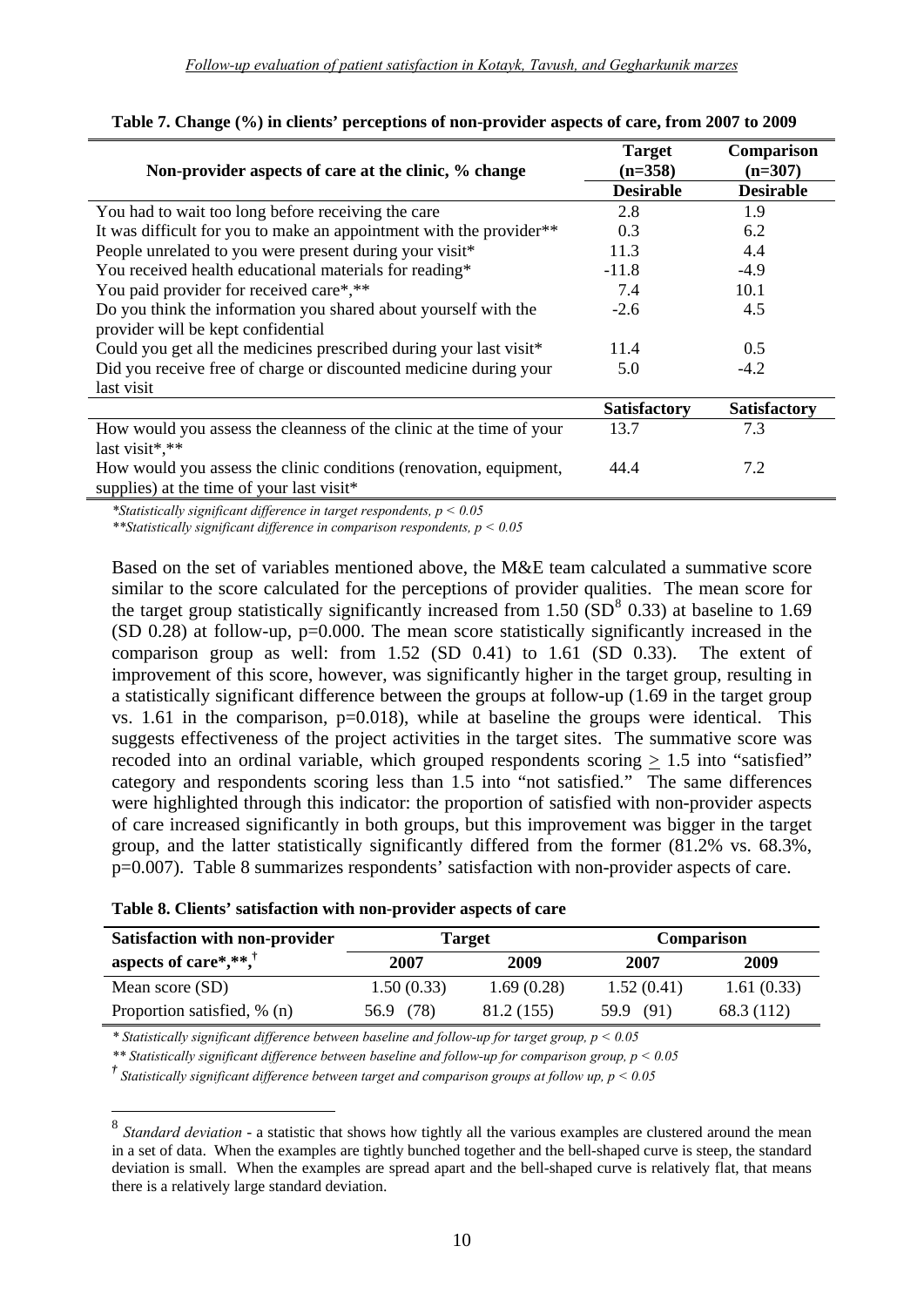In both groups, the proportion of those who intended referring to the same provider with similar problem increased statistically significantly (from 89.3% to 94.9% for the target respondents and from  $84.4\%$  to  $94.0\%$  for the comparison respondents), p<0.05 for both. At follow-up, the groups were not different in terms of proportion of those who would either refer to the same provider again or who would recommend the same provider to friends/relatives. The overall assessment of care received at the last visit was also identical in both groups. No significant changes were observed in the target group with regard to recommending the provider to friends/relatives or overall assessment of care. The proportion of those who positively responded to these items was very high in both groups (Table 9).

|                                                  |               | 2007              | 2009          |              |  |
|--------------------------------------------------|---------------|-------------------|---------------|--------------|--|
|                                                  | <b>Target</b> | <b>Comparison</b> | <b>Target</b> | Comparison   |  |
|                                                  | $(n=168)$     | $(n=168)$         | $(n=196)$     | $(n=168)$    |  |
| Would you again refer to the same provider if    |               |                   |               |              |  |
| you had a similar problem?*,**                   |               |                   |               |              |  |
| Yes                                              | 89.3 (142)    | 84.4 (141)        | 94.9 (186)    | 94.0 (158)   |  |
| N <sub>0</sub>                                   | (9)<br>5.7    | 5.4<br>(9)        | 1.0<br>(2)    | 1.2<br>(2)   |  |
| Don't know                                       | (8)<br>5.0    | 10.2<br>(17)      | (8)<br>4.1    | 4.8<br>(8)   |  |
| Would you recommend the same provider to         |               |                   |               |              |  |
| your friends and relatives?** <sup>†</sup>       |               |                   |               |              |  |
| Yes                                              | 88.1 (141)    | 79.8 (134)        | 90.3 (177)    | 91.1 (153)   |  |
| No                                               | (8)<br>5.0    | (12)<br>7.1       | 0.5<br>(1)    | 1.8<br>(3)   |  |
| Don't know                                       | 6.9<br>(11)   | (22)<br>13.1      | 9.2<br>(18)   | (12)<br>7.1  |  |
| Overall, how would you assess the care you       |               |                   |               |              |  |
| received in the clinic during your last visit?** |               |                   |               |              |  |
| Excellent                                        | 34.8<br>(55)  | (57)<br>34.1      | 30.8<br>(60)  | 29.9<br>(49) |  |
| Good                                             | 43.0<br>(68)  | 35.3<br>(59)      | 52.8 (103)    | 51.8<br>(85) |  |
| Fair                                             | 19.0<br>(30)  | 28.7<br>(48)      | (31)<br>15.9  | 18.3<br>(30) |  |
| Poor                                             | 3.2<br>(5)    | (3)<br>1.8        | (1)<br>0.5    |              |  |

## **T able 9. Overall perception of provider and care**

*\* Statistically significant difference between baseline and follow-up for target group, p < 0.05* 

*\*\* Statistically significant difference between baseline and follow-up for comparison group, p < 0.05* 

## <span id="page-16-0"></span>**3.4Client suggestions for improvement of care**

Table 10 shows the distribution of responses to the question about the three measures that a patient would consider the most important to improve services at PHC facilities. Several response options were added in the follow-up instrument. The most frequently mentioned suggestion in both groups at baseline and follow-up was improving free of charge drug supplies (77.8% in the target group at follow-up), followed by increasing the salary of providers (48.5% in the target group at follow-up). The next frequent suggestion at follow-up was increasing the professional level of providers (35.6% in the target group). Other common responses in the target group were "to buy necessary equipment" (29.5%), "to increase space" (21.8%), and "to increase the frequency of home visits" (20.7%). The distribution of responses in the comparison group was quite similar.

Several statistically significant changes have occurred in respondents' suggestions since baseline. In the target group, they mentioned significantly less frequently the response options "to increase space", "to make doctor regularly available", "to improve hygiene/cleanliness", "to increase working hours", and "to supervise providers". Comparison respondents also noted less frequently the necessity of making doctors regularly available and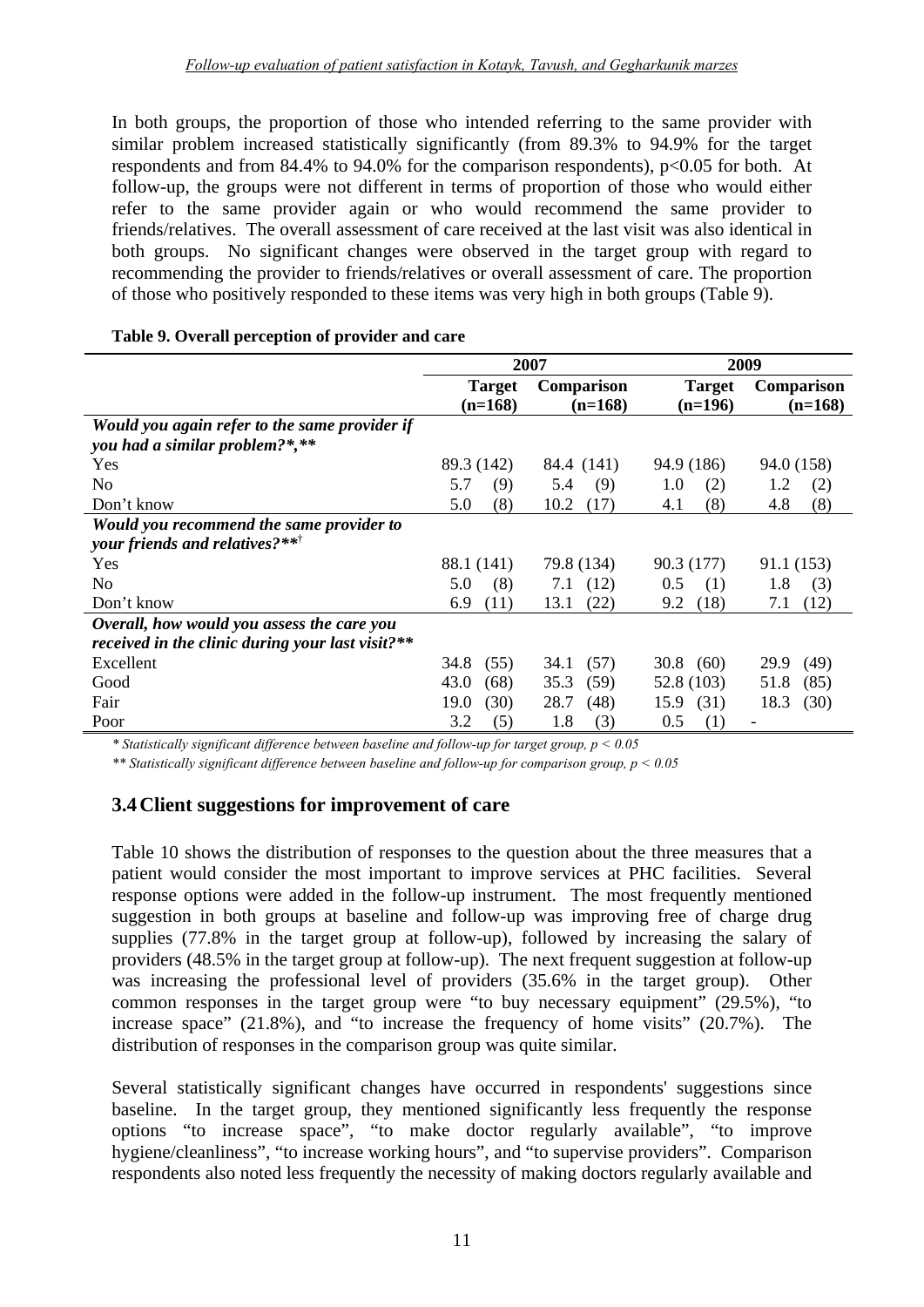improving hygiene/cleanliness of the facility. These could serve as indirect evidences of improved services in the areas where statistically significant changes took place.

| Three most important measures to                                    | <b>Target</b> |              | <b>Comparison</b> |              |
|---------------------------------------------------------------------|---------------|--------------|-------------------|--------------|
| improve the services $\%$ (n)                                       | 2007          | 2009         | 2007              | 2009         |
|                                                                     | $(n=168)$     | $(n=196)$    | $(n=168)$         | $(n=168)$    |
| Improve free of charge drug supplies                                | 69.6(110)     | 77.8(151)    | 77.8 (130)        | 71.7(119)    |
| Increase salary of providers                                        | (81)<br>51.3  | (94)<br>48.5 | (83)<br>49.7      | 44.6 (74)    |
| Increase professional level of providers                            | (46)<br>29.1  | 35.6<br>(69) | (52)<br>31.1      | 25.3<br>(42) |
| Buy necessary equipment                                             | (46)<br>29.1  | 29.5<br>(57) | 32.9<br>(55)      | 32.5<br>(54) |
| Increase space*                                                     | (67)<br>42.4  | 21.8<br>(42) | 37.7<br>(63)      | 32.5<br>(54) |
| Increase the frequency of home visits <sup>1</sup>                  |               | (40)<br>20.7 |                   | 18.6<br>(31) |
| Make doctor regularly available*,**                                 | 25.3<br>(40)  | (31)<br>16.1 | 33.5 (56)         | (30)<br>18.1 |
| Provide a telephone to the facility <sup><math>\dagger</math></sup> |               | (28)<br>14.4 |                   | 17.3<br>(29) |
| Improve hygiene/cleanness*,**                                       | 32.3(51)      | (22)<br>11.4 | 25.7(43)          | (19)<br>11.4 |
| Eliminate informal payments <sup>™</sup>                            |               | 10.9<br>(21) |                   | (12)<br>7.2  |
| Involve community in supervision                                    | 9.5<br>(15)   | 7.3<br>(14)  | 10.8<br>(18)      | 10.8<br>(18) |
| Increase working hours of the clinic*                               | (21)<br>13.3  | (11)<br>5.7  | (12)<br>7.2       | (10)<br>6.0  |
| Supervise providers*                                                | (22)<br>13.9  | (1)<br>0.5   | 10.2<br>(17)      | (11)<br>6.6  |

#### **Table 10. Client suggestions to improve care**

*\* Statistically significant difference between baseline and follow-up for target group, p<0.05* 

*\*\* Statistically significant difference between baseline and follow-up for comparison group, p<0.05* 

*† The question was changed/added at follow-up* 

#### <span id="page-17-0"></span>**3.5Client satisfaction in target and comparison facilities**

Using the summative measures, the target and comparison respondents were generally similar in their satisfaction with their provider and the overall care received both at baseline and at follow-up. As to the non-provider aspects of care, the target respondents were statistically significantly more satisfied with this at follow-up than the comparison respondents (Table 11). The satisfaction levels with provider qualities were much higher than with non-provider aspects of care; this was observed at baseline and follow-up and in both target and comparison groups. The same tendency was detected in Zone 1 communities (12).

|  |  |  | Table 11. Baseline and follow-up satisfaction with care by target and comparison facilities |  |
|--|--|--|---------------------------------------------------------------------------------------------|--|
|  |  |  |                                                                                             |  |

|                                       |           | <b>Target</b> | <b>Comparison</b> |           |  |
|---------------------------------------|-----------|---------------|-------------------|-----------|--|
|                                       | 2007      | 2009          | 2007              | 2009      |  |
| Satisfaction with provider qualities* |           |               |                   |           |  |
| Satisfied (%)                         | 87.0      | 97.8          | 85.3              | 97.4      |  |
| Score: mean (SD)                      | 1.75(0.3) | 1.83(0.1)     | 1.76(0.3)         | 1.83(0.1) |  |
| Satisfaction with non-provider        |           |               |                   |           |  |
| aspects of care *,**                  |           |               |                   |           |  |
| Satisfied (%)                         | 56.9      | 81.2          | 59.9              | 68.3      |  |
| Score: mean (SD)                      | 1.50(0.3) | 1.69(0.3)     | 1.52(0.4)         | 1.61(0.3) |  |
| Overall assessment of care received   |           |               |                   |           |  |
| $(%)^{\dagger}$                       |           |               |                   |           |  |
| Excellent/Good                        | 77.8      | 83.6          | 69.4              | 81.7      |  |
| Fair/Poor                             | 22.2      | 16.4          | 30.5              | 18.3      |  |

*\*Statistically significant difference between 2007 and 2009 for both groups, p < 0.05* 

*\*\*Statistically significant difference between target and comparison groups in 2009, p <0.05* 

*† Statistically significant difference in comparison respondents between 2007 and 2009, p < 0.05*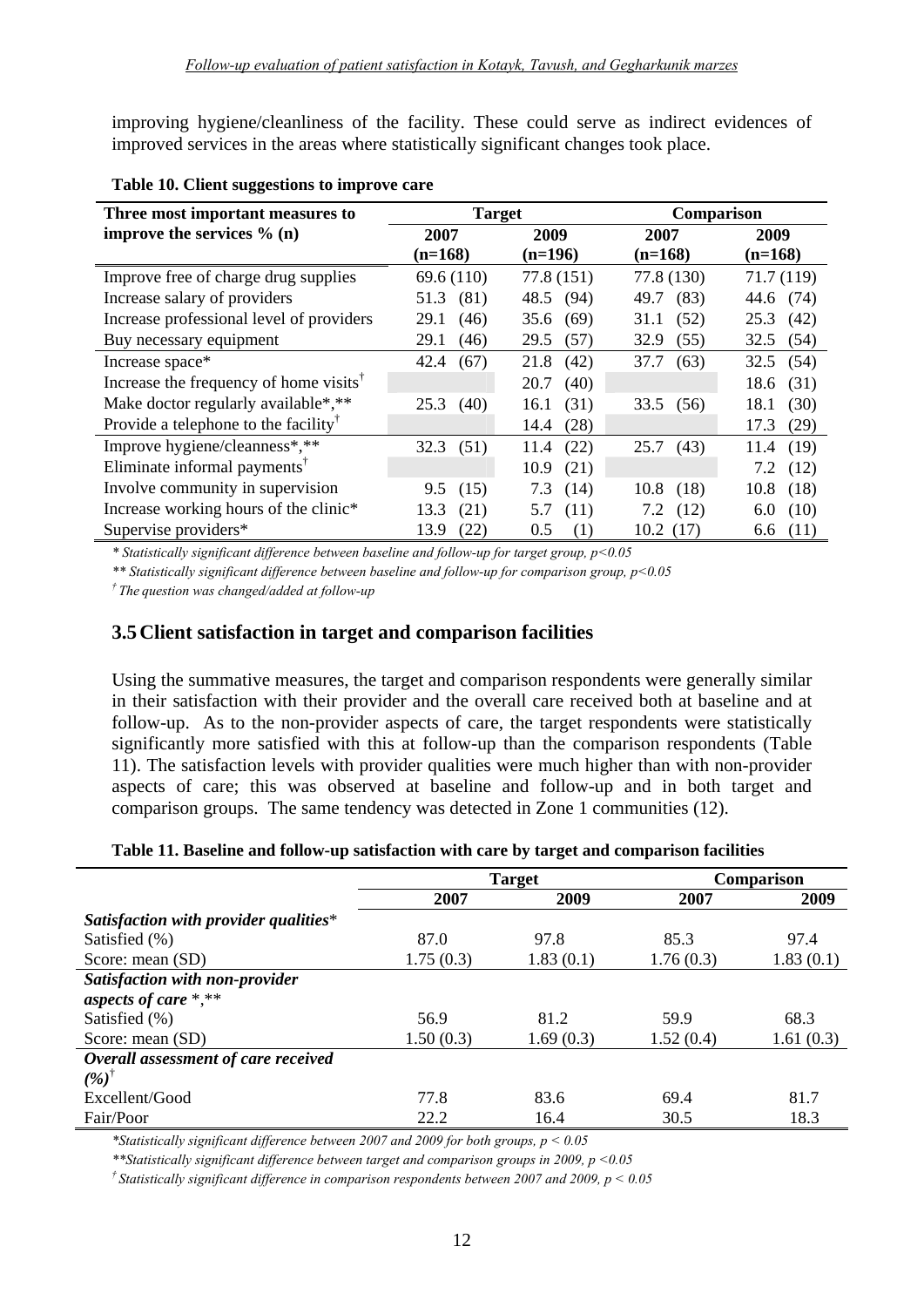Although approximately 95% of clients in the target group and 94% in the comparison group stated that they would visit the same provider again in case of having a similar problem, when asked a similar question focusing on facilities, 27.5% of the respondents (50 people) in the target group and 27.7% (44 people) in the comparison group stated that they had visited or planned to visit another facility for the same problem due to dissatisfaction with the services received during the last visit. The answers to these questions correlated but were far from being parallel. A similar picture was observed in Shirak and Lori marzes (12), meaning that other factors beyond the patient-provider interaction or provider qualities (such as nonprovider aspects of care) could influence a patient's decision to visit a facility.

The mean waiting time at PHC facilities for seeing the provider was 6.3 minute (SD 8.1) in the target group and 13.3 minute (SD 60.1) in the comparison group. The difference was not statistically significant because of big standard deviation in the comparison group due to three outliers mentioning too long waiting times (180, 240, and 720 minutes). These three people were among those who also reported waiting too long before receiving care at the last visit to a PHC facility.

The respondents were asked about reasons for their last visit. The vast majority of the respondents (357 or 98.1%) answered this question. The main reason mentioned by about 80% of them was illness. Among them, one-fifth did not specify their illness and the others mentioned the following conditions (in a descending frequency): hypertension, joint and back pain, headache, child diseases, cardiac problems, diabetes, allergy, eye conditions, and tonsillitis. One-fifth of all respondents mentioned reasons for their last visit somewhat related to prevention: need for a check-up/consultation/test or vaccination, with the latter constituting over 36% of all these visits.

## <span id="page-18-0"></span>**3.6Client satisfaction in relation to demographic characteristics**

The M&E team tabulated client satisfaction indicators (satisfaction with provider qualities, satisfaction with non-provider aspects of care, and overall assessment of care received at the last visit) by demographic characteristics of respondents at baseline and follow-up. No association was found between satisfaction and the age of target group respondents at followup (Table 12). At baseline, younger respondents were more satisfied with non-provider aspects of care than older ones both in the target group and in the whole sample. No statistically significant associations were found between age groups with respect to satisfaction with provider qualities and overall assessment of care. Increase in satisfaction with care among younger age in target group was statistically significant across all measures and among older age – with respect to provider qualities and non-provider aspects of care, whereas in the comparison group in both age categories statistically significant increase was detected only in satisfaction with provider qualities.

Female respondents were more satisfied with provider qualities and overall care received than male respondents both at baseline and at follow-up (Table 13). No significant betweengender differences were identified with regard to non-provider aspects of care in both 2007 and 2009. For women in the target group statistically significant improvements were observed across all measures and for men - for non-provider aspects of care. In the comparison group, both men and women were more satisfied with provider qualities at follow-up compared to baseline, which was not the case for non-provider aspects of care.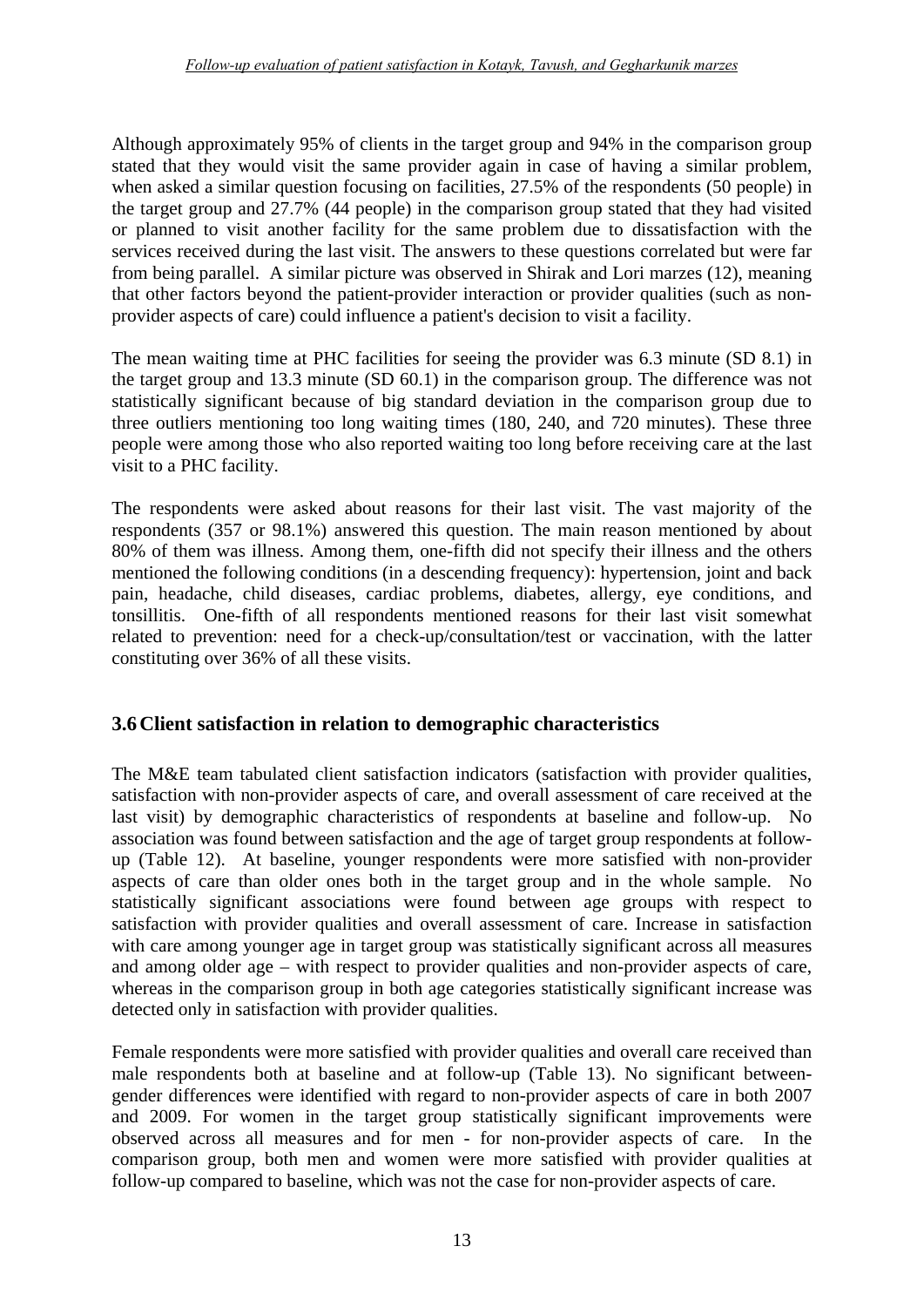#### **Table 12. Satisfaction with care by age category**

|                                                                         | 2007           |                 | 2009           |                 |  |
|-------------------------------------------------------------------------|----------------|-----------------|----------------|-----------------|--|
|                                                                         | Younger        | Older           | Younger        | Older           |  |
|                                                                         | $(< 45$ years) | $($ > 45 years) | $(< 45$ years) | $($ > 45 years) |  |
| <b>Target group</b>                                                     | $(n=83)$       | $(n=70)$        | $(n=93)$       | $(n=103)$       |  |
| Satisfied with provider qualities $(\%)^{\dagger,\ddagger}$             | 86.3           | 88.9            | 97.2           | 97.9            |  |
| Satisfied with non-provider aspects of care $(\%)^{*,\dagger,\ddagger}$ | 66.7           | 43.1            | 84.3           | 78.4            |  |
| Satisfied with overall care at the last visit $(\%)^{\dagger}$          | 73.2           | 82.1            | 86.0           | 81.4            |  |
| <b>Comparison group</b>                                                 | $(n=94)$       | $(n=69)$        | $(n=83)$       | $(n=84)$        |  |
| Satisfied with provider qualities $(\%)^{\dagger,\ddagger}$             | 84.3           | 89.5            | 97.4           | 97.4            |  |
| Satisfied with non-provider aspects of care (%)                         | 64.4           | 55.6            | 70.4           | 65.9            |  |
| Satisfied with overall care at the last visit (%)                       | 71.3           | 69.1            | 81.3           | 81.9            |  |
| Whole sample                                                            | $(n=177)$      | $(n=139)$       | $(n=176)$      | $(n=187)$       |  |
| Satisfied with provider qualities $(\%)^{\dagger,\ddagger}$             | 85.3           | 89.2            | 97.6           | 97.7            |  |
| Satisfied with non-provider aspects of care $(\%)^{*,\dagger,\ddagger}$ | 65.4           | 49.6            | 77.6           | 72.8            |  |
| Satisfied with overall care at the last visit $(\%)^{\dagger}$          | 72.2           | 75.6            | 83.8           | 81.6            |  |

*\*Statistically significant difference between age groups at baseline, p<0.05* 

*† Statistically significant difference between baseline and follow-up for younger group, p<0.05* 

*‡ Statistically significant difference between baseline and follow-up for older group, p<0.05* 

#### **Table 13. Satisfaction with care by gender**

|                                                                       | 2007        |               | 2009        |           |
|-----------------------------------------------------------------------|-------------|---------------|-------------|-----------|
|                                                                       | <b>Male</b> | <b>Female</b> | <b>Male</b> | Female    |
| Target group                                                          | $(n=34)$    | $(n=117)$     | $(n=57)$    | $(n=139)$ |
| Satisfied with provider qualities $(\%)^{***}$                        | 86.2        | 87.9          | 94.4        | 99.2      |
| Satisfied with non-provider aspects of care $(\%)^{\dagger,\ddagger}$ | 67.9        | 52.9          | 85.5        | 79.4      |
| Satisfied with overall care at the last visit $(\%)^{*,\ddag}$        | 91.2        | 72.2          | 80.7        | 84.8      |
| <b>Comparison group</b>                                               | $(n=42)$    | $(n=120)$     | $(n=38)$    | $(n=128)$ |
| Satisfied with provider qualities $(\%)^{*,\dagger,\ddagger}$         | 75.0        | 91.2          | 94.6        | 98.3      |
| Satisfied with non-provider aspects of care (%)                       | 50.0        | 65.7          | 68.4        | 68.5      |
| Satisfied with overall care at the last visit $(\% )^{*,\dagger}$     | 54.8        | 75.8          | 86.5        | 80.8      |
| Whole sample                                                          | $(n=76)$    | $(n=237)$     | $(n=95)$    | $(n=267)$ |
| Satisfied with provider qualities $(\%)$ **** <sup>†;‡</sup>          | 80.0        | 89.6          | 94.5        | 98.8      |
| Satisfied with non-provider aspects of care $(\%)^{\dagger,\ddagger}$ | 57.4        | 59.4          | 78.5        | 74.2      |
| Satisfied with overall care at the last visit $(\%)^*$                | 71.1        | 83.0          | 74.0        | 82.9      |

*\*Statistically significant difference between genders at baseline, p<0.05* 

*\*\*Statistically significant difference between genders at follow-up, p<0.05* 

*† Statistically significant difference between baseline and follow-up among men, p<0.05* 

*‡ Statistically significant difference between baseline and follow-up among women, p<0.05* 

At baseline, educational level of target respondents was negatively associated with assessment of overall care received at the last visit: those with higher education were less satisfied (Table 14). This association was not statistically significant at follow-up. Among comparison group respondents, satisfaction with non-provider aspects of care was not associated with level of education neither at baseline, nor at follow-up.

There was statistically significant positive association between satisfaction with non-provider aspects of care and perceived living standards among both target and comparison group respondents at both baseline and follow-up, with those rating their living standards above average being more satisfied (Table 15). No significant associations were found between reported average household income and all three measures of satisfaction (Table 16).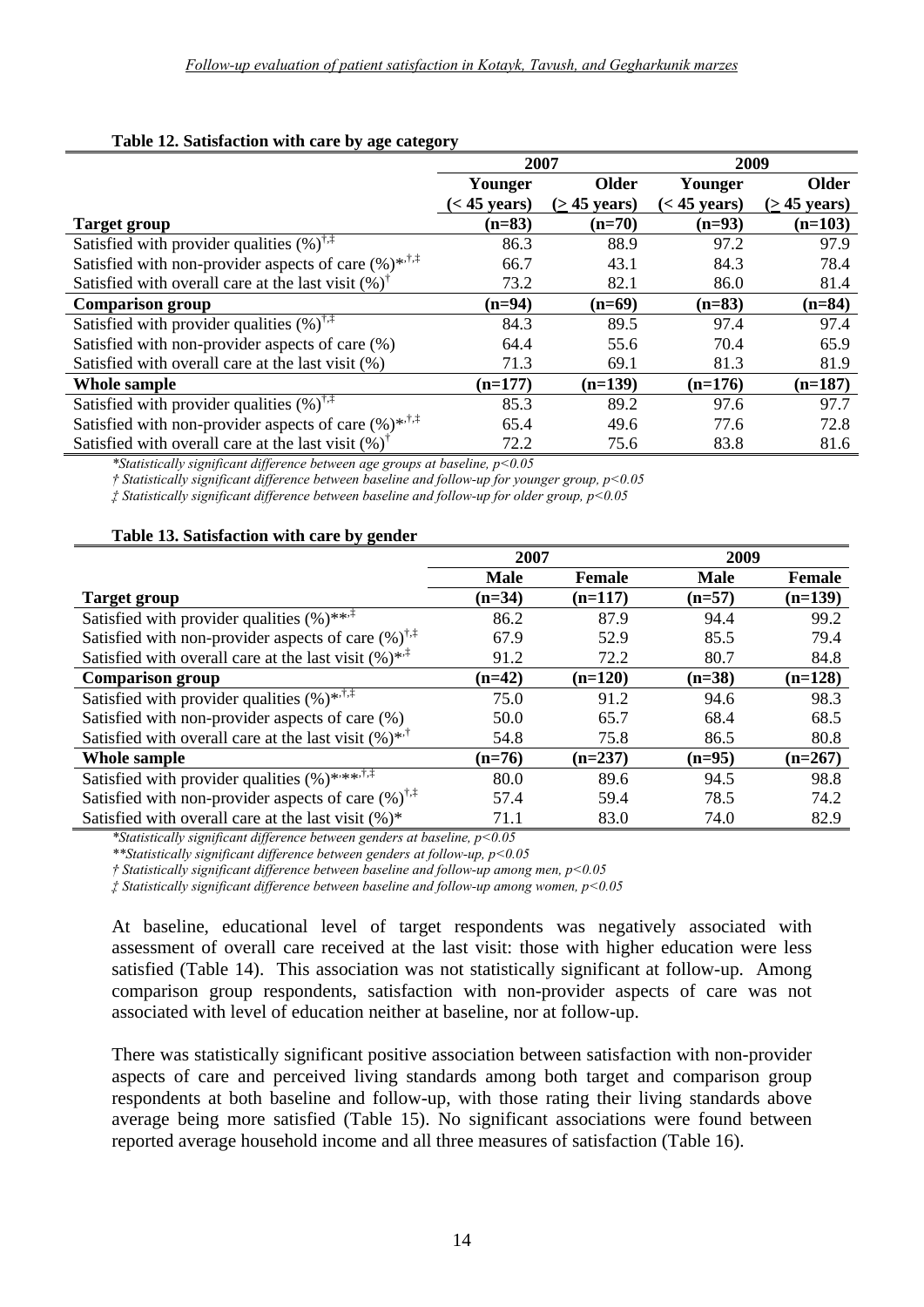#### **Table 14. Satisfaction with care by education category**

|                                                        | 2007          |               |                     |            | 2009           |                      |                     |                   |
|--------------------------------------------------------|---------------|---------------|---------------------|------------|----------------|----------------------|---------------------|-------------------|
|                                                        | <b>School</b> | <b>School</b> | <b>Professional</b> | Institute/ | <b>School</b>  | <b>School</b>        | <b>Professional</b> | Institute/        |
|                                                        | (< 10         | (10)          | technical           | University | $(< 10$ years) | $(10 \text{ years})$ | technical           | <b>University</b> |
|                                                        | years)        | years)        | $(10-13)$           | or post-   |                |                      | $(10-13)$           | or post-          |
|                                                        |               |               | years)              | graduate   |                |                      | vears)              | graduate          |
| <b>Target group</b>                                    | $(n=35)$      | $(n=65)$      | $(n=46)$            | $(n=8)$    | $(n=28)$       | $(n=95)$             | $(n=51)$            | $(n=21)$          |
| Satisfied with provider qualities (%)                  | 87.1          | 89.6          | 85.4                | 83.3       | 100.0          | 97.8                 | 95.7                | 100.0             |
| Satisfied with non-provider aspects of care (%)        | 40.6          | 63.2          | 56.4                | 85.7       | 77.8           | 85.1                 | 77.1                | 76.2              |
| Satisfied with overall care at the last visit $(\%)^*$ | 88.2          | 77.8          | 69.6                | 62.5       | 78.6           | 86.2                 | 88.2                | 66.7              |
| <b>Comparison group</b>                                | $(n=33)$      | $(n=75)$      | $(n=46)$            | $(n=9)$    | $(n=27)$       | $(n=72)$             | $(n=47)$            | $(n=22)$          |
| Satisfied with provider qualities (%)                  | 85.2          | 89.4          | 78.9                | 100.0      | 92.3           | 98.5                 | 97.4                | 100.0             |
| Satisfied with non-provider aspects of care (%)        | 56.3          | 61.8          | 63.4                | 71.4       | 77.8           | 64.3                 | 66.7                | 72.7              |
| Satisfied with overall care at the last visit (%)      | 75.8          | 66.2          | 67.4                | 88.9       | 85.2           | 79.4                 | 80.9                | 86.4              |
| Whole sample                                           | $(n=68)$      | $(n=140)$     | $(n=92)$            | $(n=17)$   | $(n=55)$       | $(n=167)$            | $(n=98)$            | $(n=43)$          |
| Satisfied with provider qualities (%)                  | 86.2          | 89.5          | 82.3                | 93.3       | 96.2           | 98.1                 | 96.5                | 100.0             |
| Satisfied with non-provider aspects of care (%)        | 48.4          | 62.4          | 60.0                | 78.6       | 77.8           | 76.2                 | 72.0                | 74.4              |
| Satisfied with overall care at the last visit (%)      | 82.1          | 71.5          | 68.5                | 76.5       | 81.8           | 83.3                 | 84.7                | 76.7              |

*\* Statistically significant association between educational category and satisfaction at baseline, p<0.05*

## **Table 15. Satisfaction with care by perceived living standards**

|                                                         |                      | 2007      |               |                      | 2009      |               |
|---------------------------------------------------------|----------------------|-----------|---------------|----------------------|-----------|---------------|
|                                                         | <b>Below average</b> | Average   | Above average | <b>Below average</b> | Average   | Above average |
| <b>Target group</b>                                     | $(n=40)$             | $(n=86)$  | $(n=31)$      | $(n=55)$             | $(n=107)$ | $(n=34)$      |
| Satisfied with provider qualities (%)                   | 83.9                 | 85.5      | 96.3          | 96.0                 | 98.1      | 100.0         |
| Satisfied with non-provider aspects of care $(\%)$ *,** | 39.4                 | 54.7      | 85.2          | 66.7                 | 88.3      | 82.4          |
| Satisfied with overall care at the last visit (%)       | 73.0                 | 76.7      | 83.9          | 76.4                 | 85.8      | 88.2          |
| <b>Comparison group</b>                                 | $(n=62)$             | $(n=79)$  | $(n=24)$      | $(n=77)$             | $(n=74)$  | $(n=17)$      |
| Satisfied with provider qualities (%)                   | 82.7                 | 91.2      | 81.0          | 97.1                 | 98.5      | 93.8          |
| Satisfied with non-provider aspects of care $(\%)$ *,** | 44.6                 | 68.5      | 76.2          | 58.7                 | 79.2      | 64.7          |
| Satisfied with overall care at the last visit (%)       | 63.9                 | 72.2      | 75.0          | 76.7                 | 86.5      | 82.4          |
| Whole sample                                            | $(n=102)$            | $(n=165)$ | $(n=55)$      | $(n=132)$            | $(n=181)$ | $(n=51)$      |
| Satisfied with provider qualities (%)                   | 83.1                 | 88.3      | 89.6          | 96.7                 | 98.2      | 97.9          |
| Satisfied with non-provider aspects of care $(\%)$ *,** | 42.7                 | 61.5      | 81.3          | 62.0                 | 84.6      | 76.5          |
| Satisfied with overall care at the last visit (%)       | 67.3                 | 74.5      | 80.0          | 76.6                 | 86.1      | 86.3          |

*\* Statistically significant association between living standards and satisfaction at baseline, p<0.05* 

*\*\* Statistically significant association between living standards and satisfaction at follow-up, p<0.05*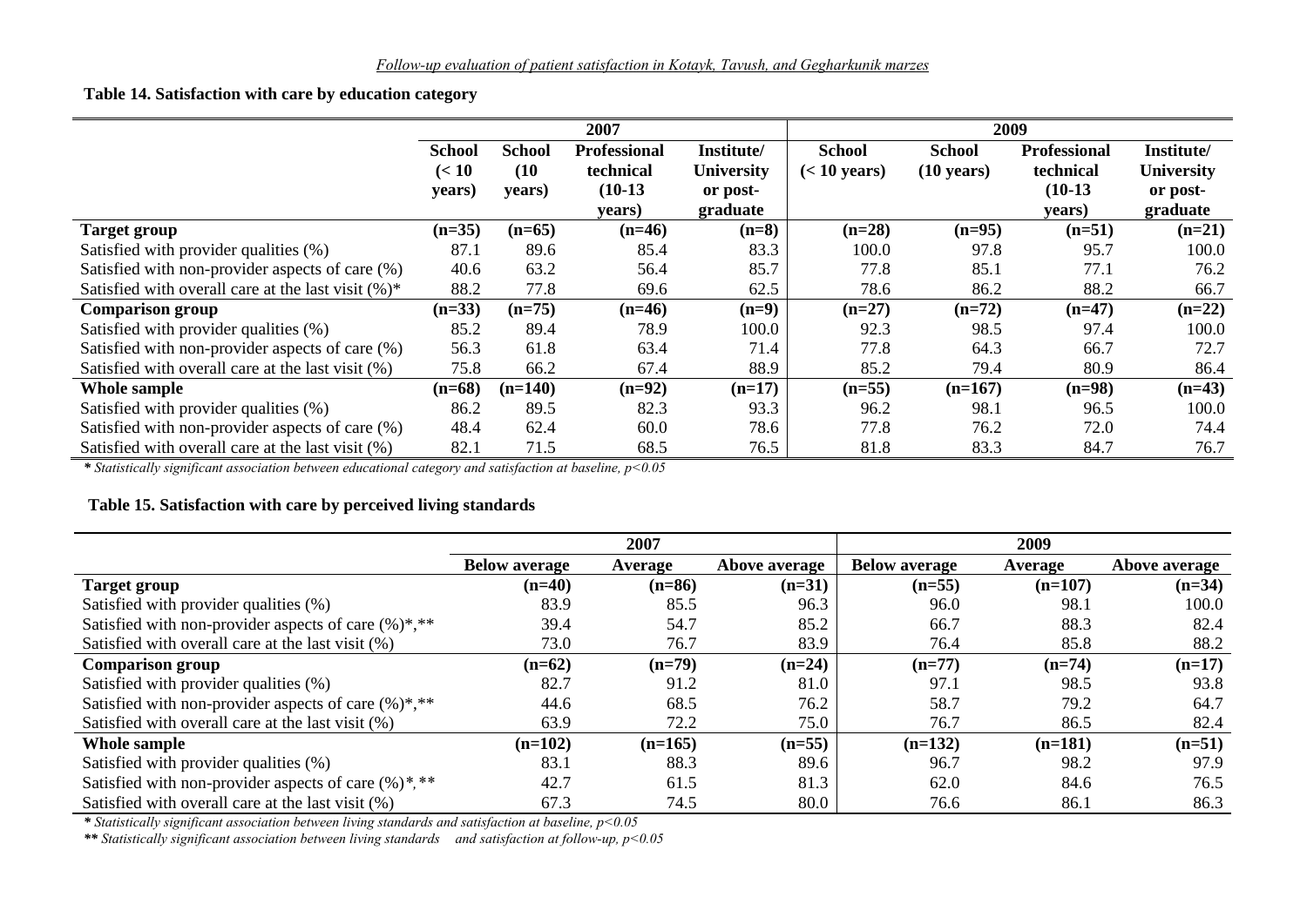**Table 16. Satisfaction with care by household income at follow-up, 2009**

|                                                   | Average household income |               |                |          |  |  |  |
|---------------------------------------------------|--------------------------|---------------|----------------|----------|--|--|--|
|                                                   | < 25,000                 | 25,000-50,000 | 51,000-100,000 | >101,000 |  |  |  |
|                                                   | drams                    | drams         | drams          | drams    |  |  |  |
| <b>Target group</b>                               | $(n=39)$                 | $(n=72)$      | $(n=50)$       | $(n=21)$ |  |  |  |
| Satisfied with provider qualities (%)             | 94.4                     | 98.6          | 98.0           | 100.0    |  |  |  |
| Satisfied with non-provider aspects of care (%)   | 65.8                     | 88.9          | 89.4           | 71.4     |  |  |  |
| Satisfied with overall care at the last visit (%) | 84.6                     | 85.9          | 80.0           | 76.2     |  |  |  |
| <b>Comparison group</b>                           | $(n=47)$                 | $(n=57)$      | $(n=39)$       | $(n=8)$  |  |  |  |
| Satisfied with provider qualities (%)             | 95.1                     | 98.1          | 97.1           | 100.0    |  |  |  |
| Satisfied with non-provider aspects of care (%)   | 66.7                     | 64.3          | 68.4           | 62.5     |  |  |  |
| Satisfied with overall care at the last visit (%) | 84.1                     | 80.4          | 71.8           | 100.0    |  |  |  |
| Whole sample                                      | $(n=86)$                 | $(n=129)$     | $(n=89)$       | $(n=29)$ |  |  |  |
| Satisfied with provider qualities (%)             | 94.8                     | 98.4          | 97.6           | 100.0    |  |  |  |
| Satisfied with non-provider aspects of care (%)   | 66.3                     | 78.1          | 80.0           | 69.0     |  |  |  |
| Satisfied with overall care at the last visit (%) | 84.3                     | 83.5          | 76.4           | 82.8     |  |  |  |

#### **Table 17. Satisfaction with care by marz**

|                                                         |             | 2007      |               |             | 2009      |          |
|---------------------------------------------------------|-------------|-----------|---------------|-------------|-----------|----------|
|                                                         | Gegharkunik | Kotayk    | <b>Tavush</b> | Gegharkunik | Kotayk    | Tavush   |
| <b>Target group</b>                                     | $(n=28)$    | $(n=84)$  | $(n=56)$      | $(n=56)$    | $(n=84)$  | $(n=56)$ |
| Satisfied with provider qualities (%)                   | 73.7        | 90.9      | 87.0          | 92.8        | 96.2      | 100.0    |
| Satisfied with non-provider aspects of care $(\%)$ *,** | 63.6        | 77.9      | 23.4          | 82.1        | 72.0      | 94.3     |
| Satisfied with overall care at the last visit (%)       | 70.4        | 84.0      | 73.2          | 78.6        | 85.7      | 85.5     |
| <b>Comparison group</b>                                 | $(n=70)$    | $(n=56)$  | $(n=42)$      | $(n=70)$    | $(n=56)$  | $(n=42)$ |
| Satisfied with provider qualities (%)                   | 83.3        | 85.1      | 88.9          | 97.1        | 100.0     | 93.8     |
| Satisfied with non-provider aspects of care (%)         | 53.2        | 63.5      | 65.8          | 71.4        | 60.0      | 74.4     |
| Satisfied with overall care at the last visit (%)       | 62.9        | 72.7      | 76.2          | 87.1        | 78.6      | 76.3     |
| Whole sample                                            | $(n=98)$    | $(n=140)$ | $(n=98)$      | $(n=126)$   | $(n=140)$ | $(n=98)$ |
| Satisfied with provider qualities (%)                   | 81.0        | 88.5      | 87.8          | 97.6        | 97.7      | 97.6     |
| Satisfied with non-provider aspects of care $(\%)$ , ** | 56.0        | 71.7      | 42.4          | 76.2        | 67.2      | 85.9     |
| Satisfied with overall care at the last visit (%)       | 64.9        | 79.2      | 74.5          | 83.3        | 82.9      | 81.7     |

*\* Statistically significant difference between marzes at baseline, p<0.05* 

*\*\* Statistically significant difference between marzes at follow-up, p<0.05*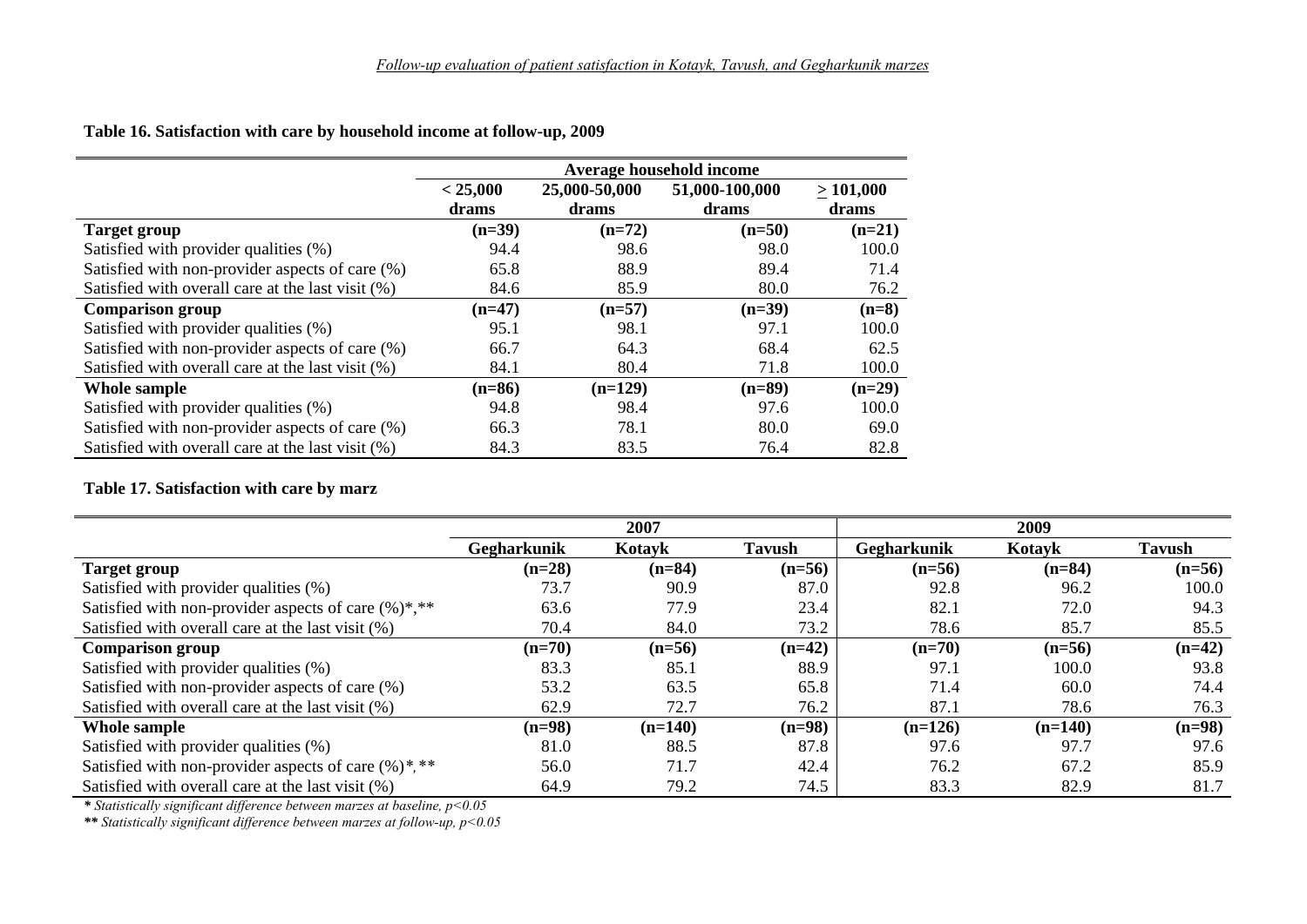The tabulation of variables by marz revealed statistically significant difference between marzes only with regard to non-provider aspects of care. Compared to Gegharkunik and Kotayk, Tavush had significantly lower proportion of respondents satisfied with non-provider aspects of care at baseline, and significantly higher proportion of those at follow-up (Table 17).

## <span id="page-22-0"></span>**4. Conclusions and Recommendations**

Several significant findings with implications for guiding further development of PHC-related health projects and evaluating the impact of PHCR Project emerged from this assessment.

**1. Patient satisfaction levels increased in both target and comparison groups across all measures.** 

**Patients from both target and comparison sites are now more satisfied with health care they receive.** Respondents from both sites were more likely to report improved satisfaction with their care and to rate it as excellent or good at follow-up (83.6% vs. 77.8% in the target group and 81.7% vs. 69.4% in the comparison group). With this respect, the groups were not statistically significantly different at follow-up.

**Patients from both target and comparison sites are more satisfied with primary care provider qualities.** The proportion of patients satisfied with primary care provider qualities increased statistically significantly in both target and comparison groups (97.8% vs. 87.0% in the target group and 97.4% vs. 85.3% in the comparison group). The groups were not statistically significantly different in terms of this score both at baseline and at follow-up.

**Patients from both target and comparison sites are now more satisfied with nonprovider aspects of care. This improvement is significantly bigger in the target group.**  Statistically significant difference was detected between baseline and follow-up level of satisfaction with non-provider aspects of care in both target and comparison respondents (81.2% vs. 59.6% in the target group and 68.3% vs. 59.9% in the comparison group). While this increase was significant in both groups, it was much more extensive in the target group, which resulted in a statistically significant difference between the two groups at follow-up (81.2% in target group vs. 68.3% in comparison). Among the constituents of non-provider aspects of care, the most impressive improvement (44% increase) was observed in proportion of those target respondents being satisfied with clinic conditions (renovation, equipment, and supplies).

#### **2. Some areas of PHC provision need further improvement**

**Patients refer to PHC facilities for curative rather than preventive purposes.** About 80% of the respondents stated illness as the reason for their last visit. Only one-fifth of the respondents applied to clinics for somewhat preventive reasons, and vaccination need constituted 36% of the latter.

**Consistently, patients are more satisfied with patient-provider interactions or provider qualities than with non-provider aspects of care.** This tendency is evident across all studied marzes. If satisfaction with providers is getting close to universal, almost one-fifth of target respondents are still unsatisfied with non-provider aspects of care. Therefore, while providers are a key target, the whole system needs to be continuously addressed to reinforce balanced improvements.

**Issues of privacy and confidentiality of health-related information remain problematic.**  At follow-up, almost one-third of the target group respondents were not sure that the information they shared with providers will be kept confidential and almost one-fifth stated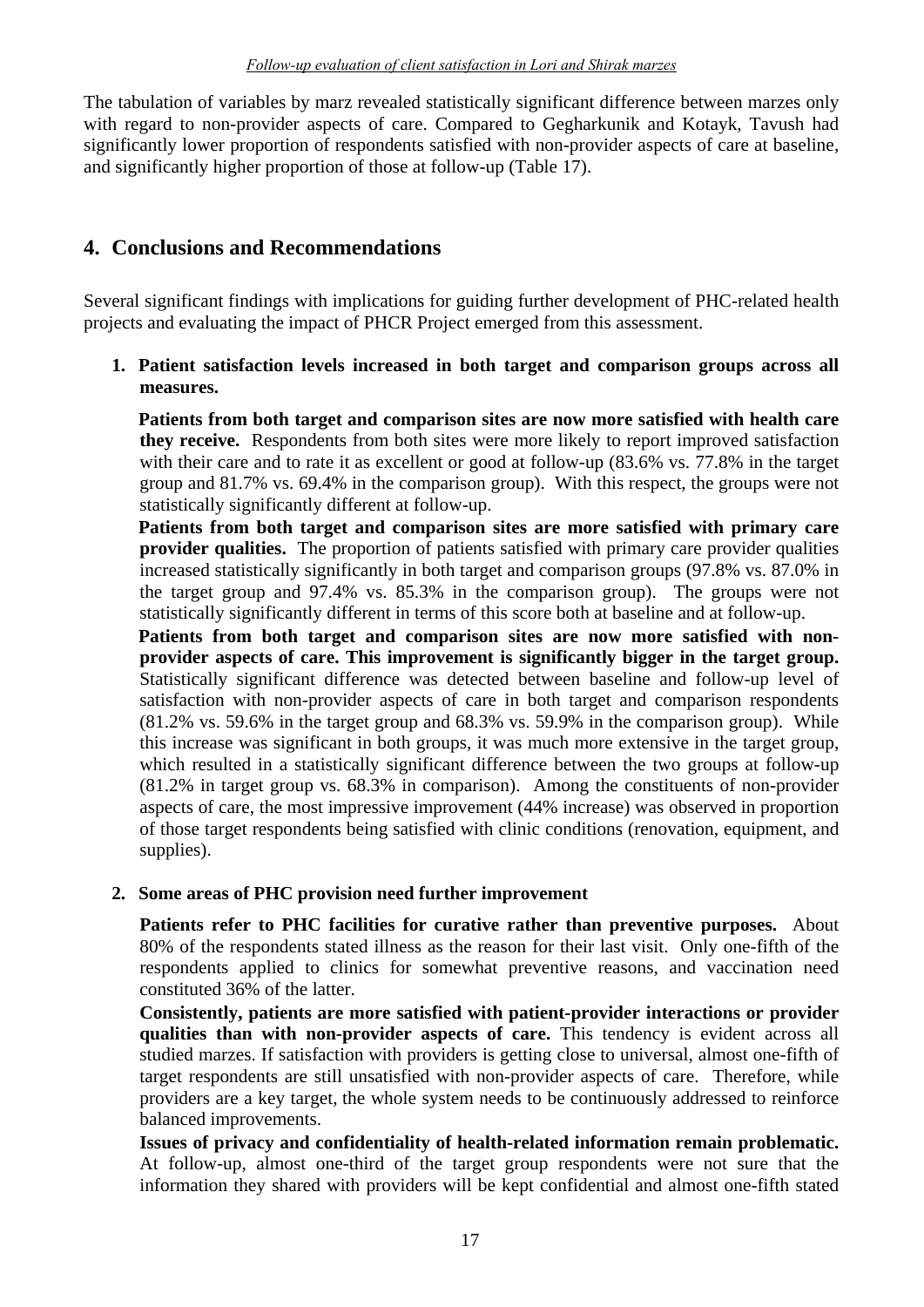that the privacy of their visit was violated. While the latter improved statistically significantly since baseline, the former remained unchanged.

**Patients suggest increasing salaries and the professional level of providers**. Increasing free drug supplies, increasing salaries and the professional level of providers, and buying necessary equipment were the most frequent suggestions that the respondents made for improving care in PHC facilities at follow-up assessment. Meanwhile, suggestions for increasing space and improving hygiene/cleanness of the facilities were made significantly less frequently by the target group respondents at follow-up, which could serve as an indirect evidence of improved facility conditions.

**Some differences exist across marzes**. Compared to target respondents from Kotayk and Gegharkunik, Tavush respondents were statistically significantly less satisfied with nonprovider aspects of care at baseline and statistically significantly more satisfied with it at follow-up. This immense change detected in Tavush marz indicates the particular importance of project's interventions in the most disadvantaged areas.

**Satisfaction levels and some demographic features are related.** Statistically significant positive association was found between perceived living standards and satisfaction with nonprovider aspects of care, with those rating their living standards above average being more satisfied. Younger respondents also tended to be more satisfied with non-provider aspects of care than older ones. Female respondents were more satisfied with provider qualities and overall care than male respondents (it should be noted that the vast majority of providers at the assessed facilities are women).

An interesting finding of this study is that at the follow-up assessment, the target and comparison groups demonstrated almost equal progress in satisfaction measures. They were different from each other only with respect to satisfaction with non-provider aspects of care. This summative measure reflecting PHCR project-related target-specific activities such as renovation, furnishing, equipping, and some management-related functions, was significantly higher in the target group. The other two measures (overall assessment of care and satisfaction with provider qualities) were similar in both groups. Nevertheless, the follow-up study in Zone 1 (Shirak and Lori) communities revealed significant increase across all three satisfaction measures only among the target group respondents, while no statistically significant changes were documented in the comparison group (12). Presumably, the observed improvements in the comparison facilities are due to the fact that Zone 2 communities were heavily and almost universally involved in PHC-related programs with different international organizations and it was not possible to select intact comparison sites. As a result, twothirds of the comparison sites in Zone 2 were targeted by other projects (Project NOVA, World Vision and United Methodist Committee of Relief). Another possible explanation is that this assessment took place during the fourth year of the PHCR project, many activities of which were countrywide rather than target-specific. Thus, the comparison sites were probably covered with these activities by the time of the follow-up assessment.

For future actions, it is important to consider clients' suggestions for improving care listed during baseline and follow-up assessments. Suggestions mentioned most often were improving free drug supply; increasing salaries, professional level, and regular availability of providers; and providing PHC facilities with necessary equipment.

Measures to shift the focus of PHC services from mainly curative to mainly preventive care remain one of the most important areas to concentrate on in future undertakings.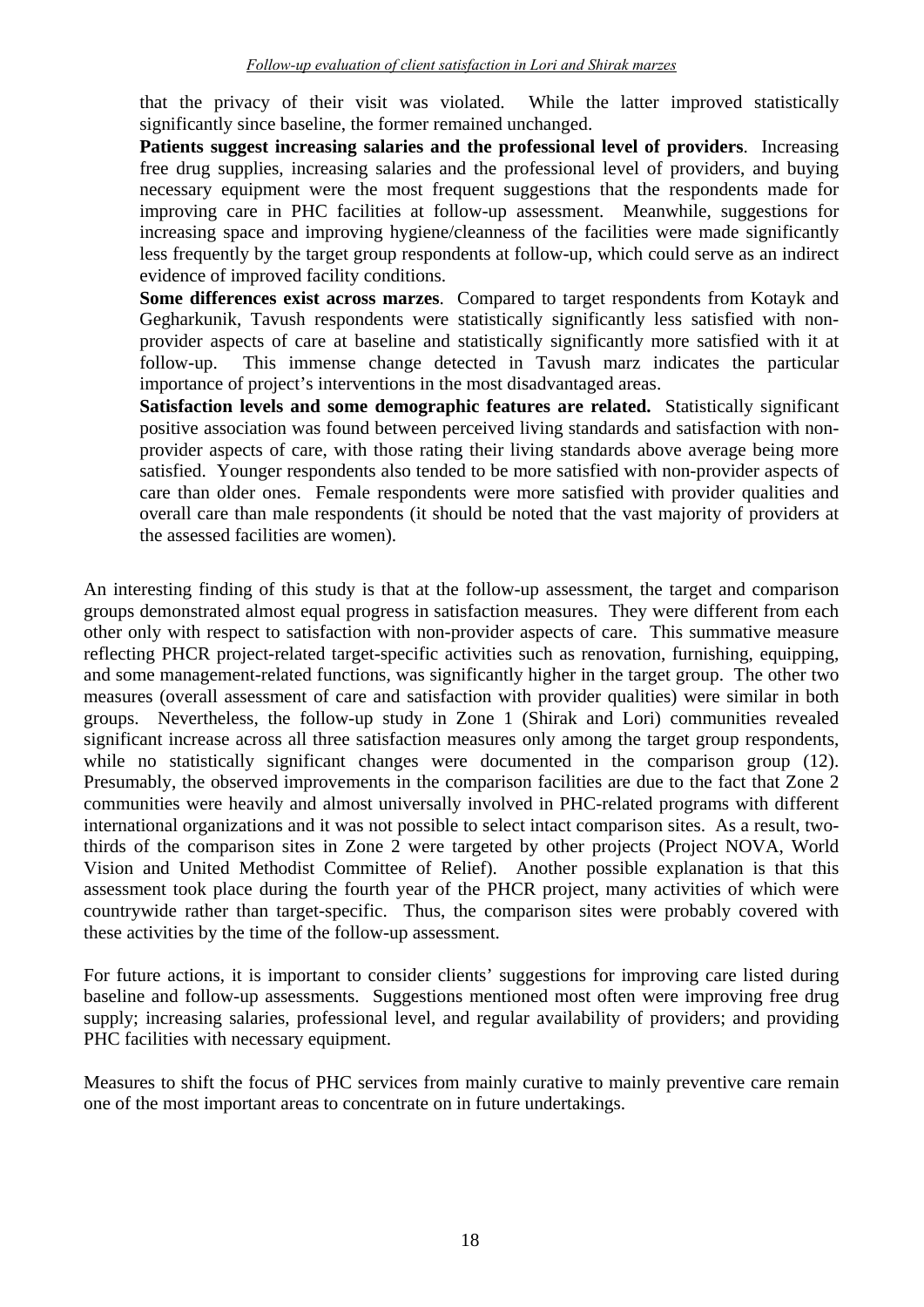## **References**

- 1. USAID/PHCR Project. Patient Satisfaction Survey. Baseline Evaluation in Kotayk, Tavush, and Gegharkunik Marzes, 2007
- 2. United States Agency for International Development (USAID), Armenia Social Transition Program. *Evaluation of Health Education and Promotional Activities of Armenia Social Transition Program and Population's Satisfaction with Primary Health Care Services in Pilot Sites in Armenia*. Baseline survey, Armenia, Autumn 2002
- 3. Baseline Assessment of Primary Health Care Facilities in Tavush and Shirak Marzes, February 2006. USAID, Project NOVA
- 4. USAID/PHCR Project. Patient Satisfaction Survey. Baseline Evaluation in Lori and Shirak marzes, 2006
- 5. USAID/PHCR Project. Patient Satisfaction with Health Services. A Baseline Evaluation in Aragatsotn, Armavir, and Ararat Marzes, 2008
- 6. USAID/PHCR Project. Facility Resource Assessment. Baseline Assessment of Targeted Primary Health Care Facilities in Lori and Shirak Marzes, 2006
- 7. USAID/PHCR Project. Facility Resource Assessment. Baseline Assessment of Targeted Primary Health Care Facilities in Kotayk, Tavush, and Gegharkunik Marzes, 2007
- 8. USAID/PHCR Project. Facility Resource Assessment. Baseline Assessment of Targeted Primary Health Care Facilities in Armavir, Ararat, and Aragatsotn Marzes, 2008
- 9. Donabedian A. Evaluating the quality of medical care. Milbank Mem Fund Q 1966; 44 (suppl.): 166–206
- 10. Harutyunyan T, Demirchyan A, Thompson ME, Petrosyan V. Patient satisfaction with primary care in Armenia: good rating of bad services? *Health Services Management Research* 2010; 23:12-17
- 11. Campbell, D. T., & Stanley, J. C. (1963). Experimental and quasiexperimental designs for research. Hopewell, NJ: Houghton Mifflin Company
- 12. USAID/PHCR Project. Patient Satisfaction with Health Services. A follow-up Evaluation in Lori and Shirak Marzes, 2008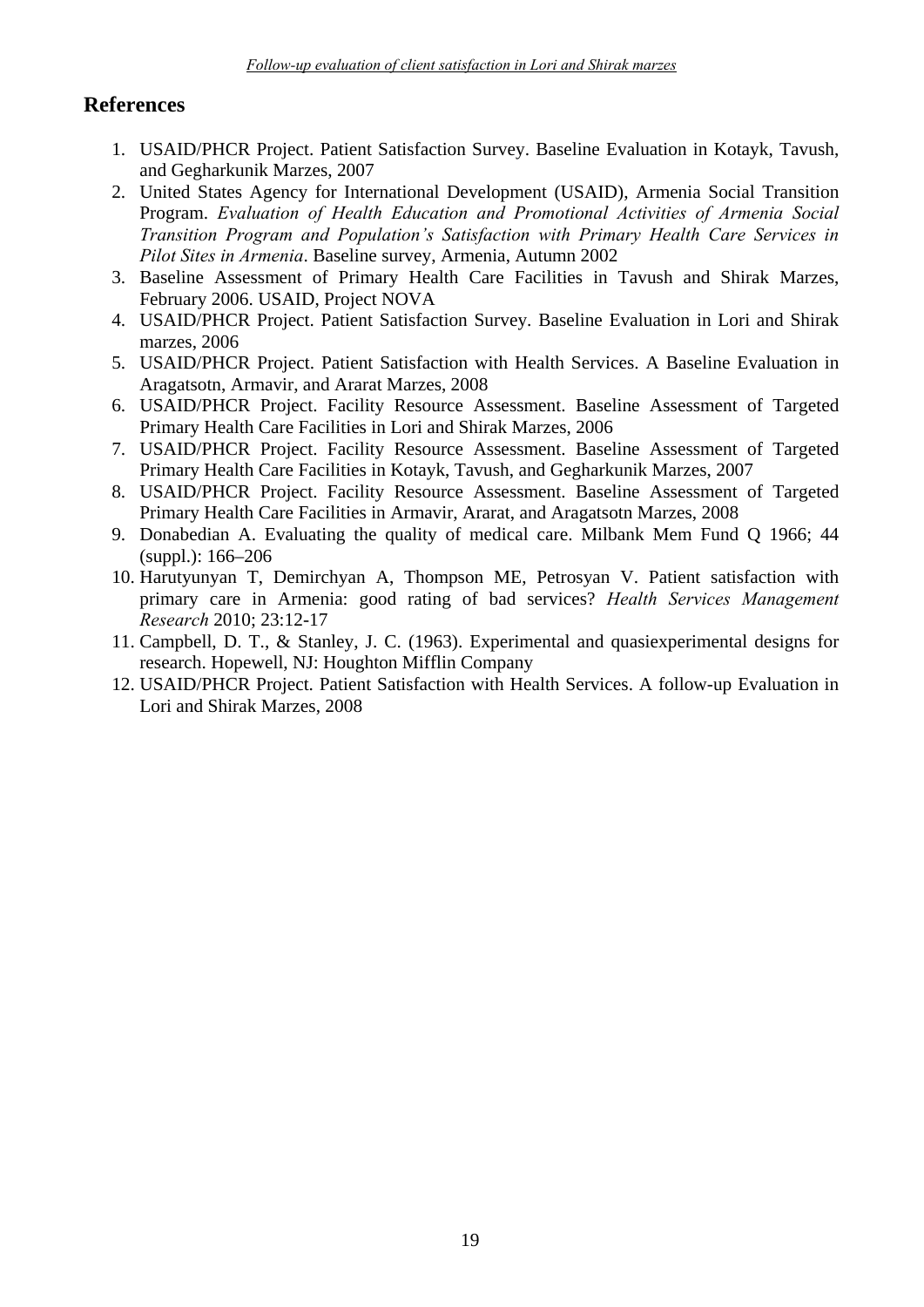## <span id="page-25-0"></span>**5. Appendices**

#### <span id="page-25-1"></span>**Appendix 1. Client Satisfaction Survey**

Facility Code  $\overline{\phantom{a}}$  \_ \_ \_ \_ \_ \_ \_ \_ \_ \_ \_ \_ \_ Date: \_

*Day Month Year*

#### *Dear client,*

*Primary Health Care Reform Project conducts this survey together with the Ministry of Health with the aim to assess the quality of primary health care (PHC) services in your residency area. We need your help to understand how to improve the primary health care for your community. Your address was selected randomly from the list of people who visited your primary health care facility recently. The healthcare providers of that facility know about this survey and support it. However, your participation in this study is voluntary and the information you give us will be confidential, which means that your name will not be mentioned anywhere and the information provided by you will be presented only in a summarized form. It is very important that you respond honestly. Please, carefully read each question and the possible responses. Choose and mark ( ) the response option that best represents your opinion about the last visit to the polyclinic (ambulatory, FAP) made during the last month by you, your child or a household member whom you accompanied. Please, note, if you accompanied a household member, the questions concerning care refer to the care provided to that person.* 

*Please, respond to the questions starting from the next page.* 

#### **1. Do you think that during your last visit to the clinic, the provider (doctor or nurse):**

| 1. Was really attentive to you?                            | 1.Yes | 2. To some extent | 3.No |
|------------------------------------------------------------|-------|-------------------|------|
| 2. Appeared to enjoy caring for you?                       | 1.Yes | 2. To some extent | 3.No |
| 3. Seemed impatient?                                       | 1.Yes | 2. To some extent | 3.No |
| 4. Gave complete explanations?                             | 1.Yes | 2. To some extent | 3.No |
| 5. Talked down to you?                                     | 1.Yes | 2. To some extent | 3.No |
| 6. Was not enough thorough?                                | 1.Yes | 2. To some extent | 3.No |
| 7. Considered your preferences regarding your care? 1. Yes |       | 2. To some extent | 3.No |
| 8. Understood you when you shared your problems? 1.Yes     |       | 2. To some extent | 3.No |
| 9. Seemed disorganized and flustered?                      | 1.Yes | 2. To some extent | 3.No |
| 10. Appeared to be skillful?                               | 1.Yes | 2. To some extent | 3.No |
| 11. Treated you with respect?                              | 1.Yes | 2. To some extent | 3.No |
| 12. Explained things in an understandable manner? 1. Yes   |       | 2. To some extent | 3.No |
| 13. Made you to feel free to ask questions?                | 1.Yes | 2. To some extent | 3.No |
| 14. Helped you to understand your illness?                 | 1.Yes | 2. To some extent | 3.No |
| 15. Discussed with you the treatment options?              | 1.Yes | 2. To some extent | 3.No |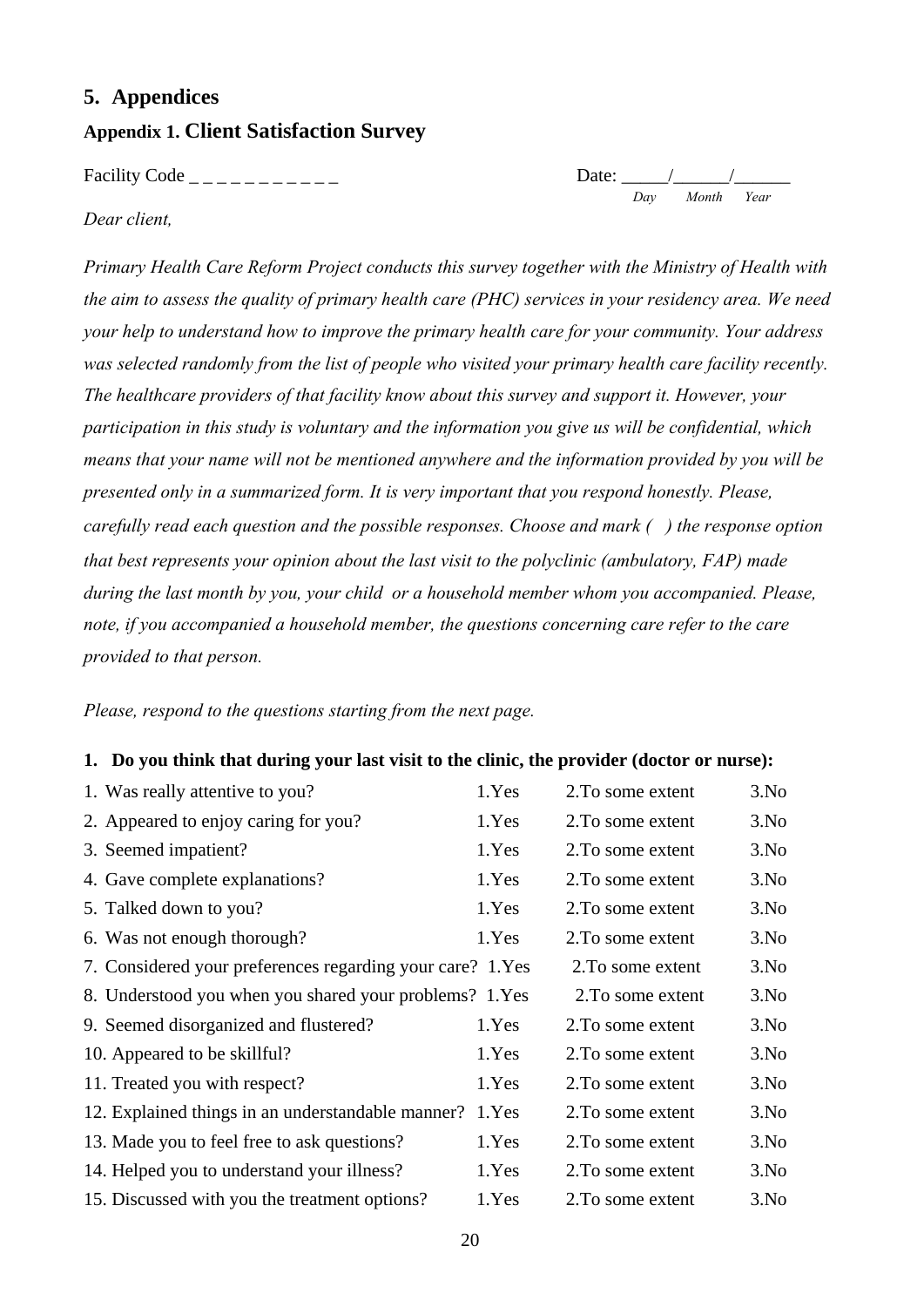| 2. Was the following true for your last visit to the clinic?                                        |                                           |                                         |                |       |  |  |  |  |  |  |  |
|-----------------------------------------------------------------------------------------------------|-------------------------------------------|-----------------------------------------|----------------|-------|--|--|--|--|--|--|--|
| 1. You had to wait too long before receiving care.<br>2. No<br>1. Yes                               |                                           |                                         |                |       |  |  |  |  |  |  |  |
| 2. It was difficult for you to make an appointment with the provider.                               |                                           |                                         | 1. Yes         | 2. No |  |  |  |  |  |  |  |
| 3. People unrelated to you were present during your visit.                                          |                                           | 1. Yes                                  | 2. No          |       |  |  |  |  |  |  |  |
| 4. You received health educational materials for reading.                                           |                                           | 1. Yes                                  | 2. No          |       |  |  |  |  |  |  |  |
| 5. You paid the doctor (or nurse) for the care you received.                                        |                                           | 1. Yes                                  | 2. No          |       |  |  |  |  |  |  |  |
| 3. Do you think the information you shared about yourself with the provider will be kept            |                                           |                                         |                |       |  |  |  |  |  |  |  |
| confidential?<br>2. No<br>1. Yes                                                                    |                                           |                                         | 99.Don't know  |       |  |  |  |  |  |  |  |
| 4. Could you get all the medicines prescribed during your last visit?                               |                                           |                                         |                |       |  |  |  |  |  |  |  |
| 1. Yes<br>2. No                                                                                     |                                           | 3. No medicine was prescribed           |                |       |  |  |  |  |  |  |  |
| 5. Did you receive free of charge or discounted medicine during your last visit?                    |                                           |                                         |                |       |  |  |  |  |  |  |  |
| 1. Yes<br>2. No                                                                                     |                                           | 3. There was no need                    |                |       |  |  |  |  |  |  |  |
|                                                                                                     |                                           |                                         |                |       |  |  |  |  |  |  |  |
| 6. How would you assess the cleanness of the clinic at the time of your last visit?                 |                                           |                                         |                |       |  |  |  |  |  |  |  |
| 1. Satisfactory<br>2. Unsatisfactory                                                                |                                           |                                         | 99. Don't know |       |  |  |  |  |  |  |  |
| 7. How would you assess the clinic conditions (renovation, equipment, supplies) at the time of your |                                           |                                         |                |       |  |  |  |  |  |  |  |
| last visit?<br>1. Satisfactory<br>2. Unsatisfactory                                                 |                                           | 99. Don't know                          |                |       |  |  |  |  |  |  |  |
| 8. Would you again refer to the same provider if you had a similar problem?                         |                                           |                                         |                |       |  |  |  |  |  |  |  |
| 2. No<br>1. Yes                                                                                     |                                           | 99.Don't know                           |                |       |  |  |  |  |  |  |  |
| 9. Would you recommend the same provider to your friends and relatives?                             |                                           |                                         |                |       |  |  |  |  |  |  |  |
| 1. Yes<br>2. No                                                                                     |                                           | 99.Don't know                           |                |       |  |  |  |  |  |  |  |
|                                                                                                     |                                           |                                         |                |       |  |  |  |  |  |  |  |
| 10. Overall, how would you assess the care you received in the clinic during your last visit?       |                                           |                                         |                |       |  |  |  |  |  |  |  |
| 1. Excellent<br>2. Good                                                                             | 3. Fair                                   | 4. Poor                                 |                |       |  |  |  |  |  |  |  |
| 11. Out of the following, what three measures would you consider the most important to make the     |                                           |                                         |                |       |  |  |  |  |  |  |  |
| services at the clinic better? (please, mention no more than three options)                         |                                           |                                         |                |       |  |  |  |  |  |  |  |
| Increase facility space<br>1.                                                                       |                                           | 8. Supervise providers                  |                |       |  |  |  |  |  |  |  |
| Improve hygiene/cleanliness<br>2.                                                                   | 9. Increase working hours of the clinic   |                                         |                |       |  |  |  |  |  |  |  |
| Increase free of charge drug supplies<br>3.                                                         |                                           | 10. Involve community in supervision    |                |       |  |  |  |  |  |  |  |
| Buy necessary equipment<br>4.                                                                       | 11. Increase the frequency of home visits |                                         |                |       |  |  |  |  |  |  |  |
| Make doctor regularly available<br>5.                                                               |                                           | 12. Provide a telephone to the facility |                |       |  |  |  |  |  |  |  |
| Increase salary of providers<br>6.                                                                  |                                           | 13. Eliminate informal payments         |                |       |  |  |  |  |  |  |  |
| Increase professional level of providers<br>7.                                                      |                                           |                                         |                |       |  |  |  |  |  |  |  |
|                                                                                                     |                                           |                                         |                |       |  |  |  |  |  |  |  |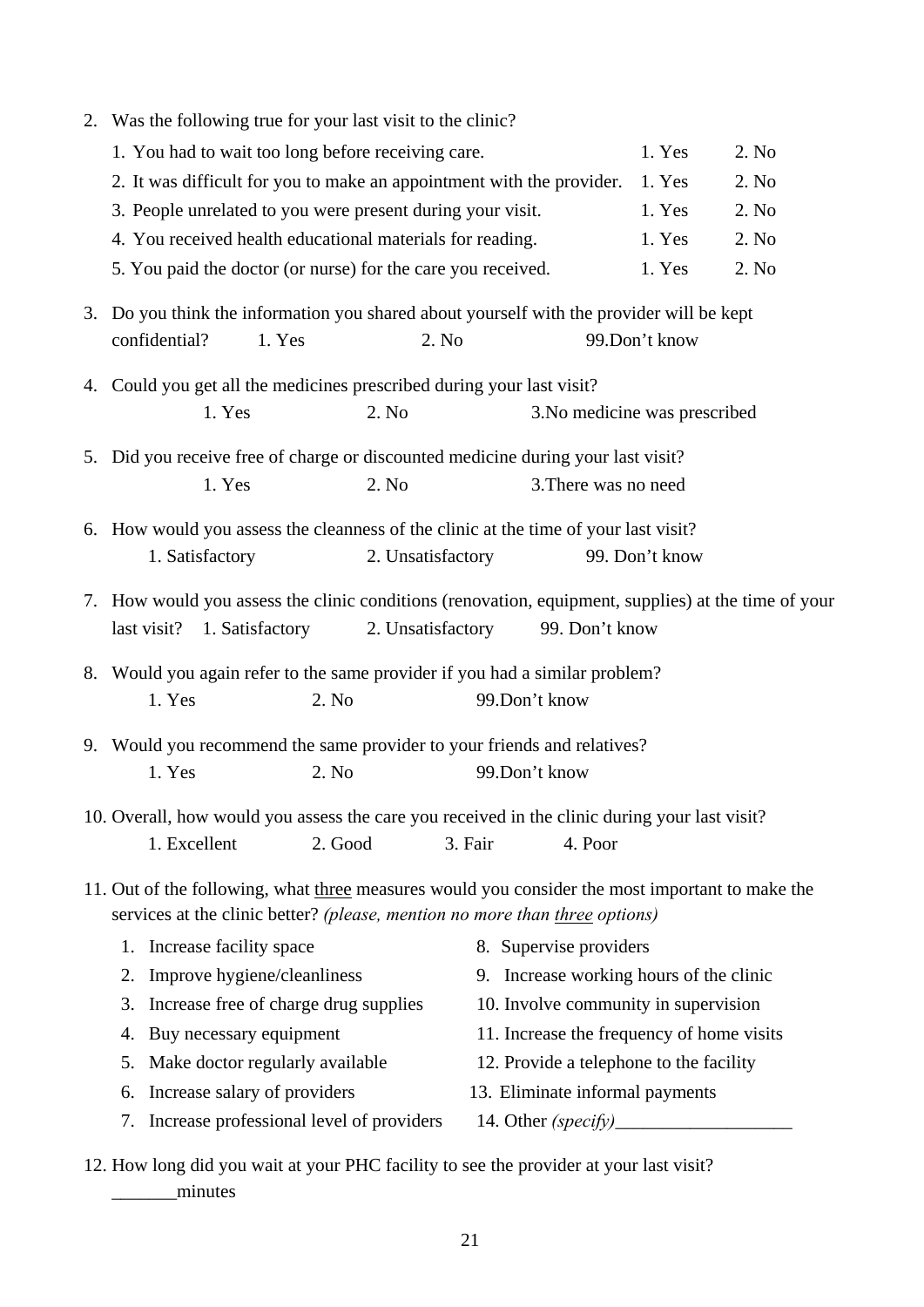- 13. What was the reason for your last visit to the primary healthcare facility? *(Please describe)* \_\_\_\_\_\_\_\_\_\_\_\_\_\_\_\_\_\_\_\_\_\_\_\_\_\_\_\_\_\_\_\_\_\_\_\_\_\_\_\_\_\_\_\_\_\_\_\_\_\_\_\_
- 14. Have you visited or do you plan to visit another facility for the same problem, because you were unsatisfied with the services you received during your last visit?

1. Yes 2. No

#### 15. **Please, indicate your: a. Age**: \_\_\_\_\_\_

**b. Gender:** 1. Female 2. Male

#### **c. The highest level of education you completed**:

- 1. School (less than 10 years)
- 2. School (10 years)
- 3. Professional technical education (10-13 years)
- 4. Institute/University or Postgraduate

#### **d. Your family's general standard of living:**

- 1. Substantially below average
- 2. Little below average
- 3. Average
- 4. Little above average
- 5. Substantially above average

#### **e. Average monthly income of your household:**

- 1. Less than 25,000 drams
- 2. 25,000 50,000 drams
- 3. 51,000-100,000 drams
- 4. 101,000-250,000 drams
- 5. More than 250,000 drams
- 99. Don't know

#### **f. How many people live in your household (including children)?** \_\_\_\_\_\_\_\_\_ **people**